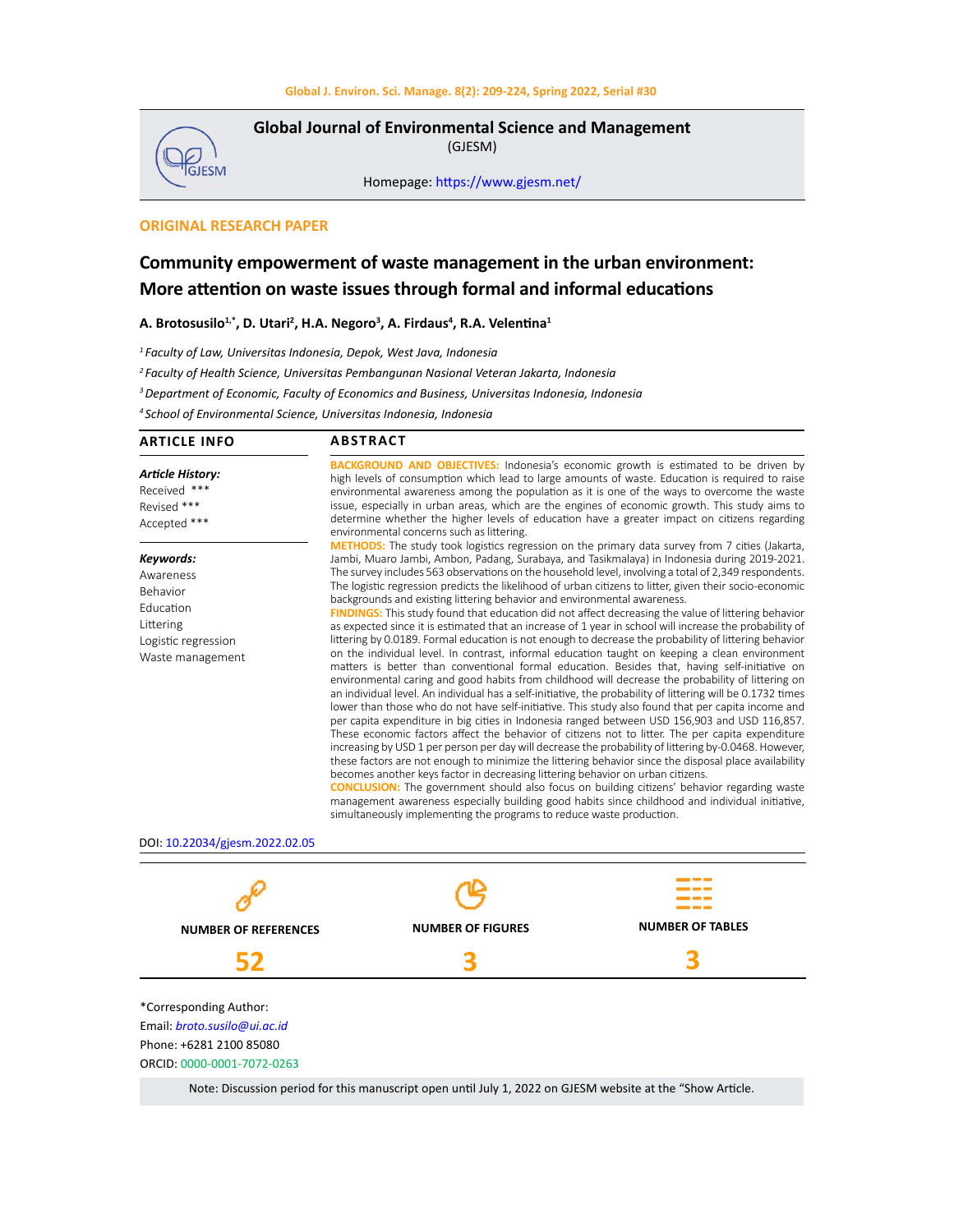### **INTRODUCTION**

Indonesia is listed in the top 5 of the most populous countries in the globe, resulting in bigger various economic activities compared to its peers in the Association of Southeast Asian Nations (ASEAN) region. In the real sector, big economic activities will be followed by waste production. The waste itself takes part in the economy in the middle phase: as value-added, delivery, or packaging. After the output produced has been absorbed by the economy (consumed by economic agents), the residue of whatso-called value-added, delivery, or packaging will turn into a new phase: a waste. Waste is defined as the residue of real economic activities within a period. Indonesia, as the world's biggest archipelago, has agglomerated structure of economic activities. Both production and consumption activities are concentrated in the urban environment, and this study tried to explain what might cause a waste problem that comes from Indonesia's biggest economic growth contributor households. Cities are synonymous with high density and waste management problems [\(Brotosusilo and Handayani,](#page-14-0)  [2020\)](#page-14-0). The increase in the world's population living in urban areas indicates the possibility of an increase in the volume of waste which will eventually become a pressure for cities [\(World Bank, 2018\).](#page-14-0) Increased income and consumerism also affect the high amount of waste produced in cities. [Suleman](#page-14-0) *et al.* (2015) describe that the rapid increase in living standards and technology leads to higher solid waste production. Households in urban areas have a lower probability of burying or burning waste but piles of garbage in public places are more common, which has an impact on the environment and citizens [\(Adzawla](#page-14-0) *et al.,* [2019](#page-14-0)). The discovery of piles of waste can be found in the streets or halted and public places, most of which are in the form of leftover food or beverage packaging. Littering behavior is also known to be influenced by spatially based attributes. It means that areas with lots of drink shops, empty buildings, or areas close to roads will have a higher tendency to litter than housing with green and well-maintained spaces ([Weaver, 2015\)](#page-14-0). Humans interact with nature, and this can affect ecosystem, economic, and cultural resilience on local and regional scales [\(Folke](#page-14-0)  [and Gunderson, 2002\).](#page-14-0) The littering of waste can shake the resilience of the ecosystem. Waste littering is caused by a lack of environmental awareness

210

[\(Eastman](#page-14-0) *et al.,* 2013). The development of study shows that this plastic waste will not only interfere with aesthetics but can also have an impact on health. There is some evidence found related to the impact of littering, both in the terrestrial and aquatic environment ([Jefferson, 2019\).](#page-14-0) Waste management to achieve the Sustainable Development Goals (SDGs) by reducing waste generation through the reuse, reduce, and recycle (3R). There have been many previous studies exploring household behavior in waste management. Human behavior can be regulated by prevailing social norms. When littering is not reprimanded, it will lead to littering by other individuals. Individuals tend to adopt behavior adapted from socio-spatial contexts ([Cialdini](#page-14-0) *et al.,* [1990](#page-14-0)). Some policies regarding the payment of plastic bags have been made [\(Mcllgorm](#page-14-0) *et al.,* 2011). It aims to minimize the use of waste. However, the policies made are not going well in Indonesia. The presence of piles of waste on the road, river, or sea has attracted a lot of attention. The waste problem does not only come from within the country; there are reports of waste exports from developed countries to developing countries ([World Bank,](#page-14-0) [2018](#page-14-0)). The enforcement of regulations is accused of being the cause of littering behavior because the existing sanctions are not strictly enforced ([Kedzierski](#page-14-0) *et al.,* 2020). Several approaches are taken to solve the problem of waste littering, either through technical approaches or social knowledge. The constraint is that it is impossible to tackle waste using only one approach. It is necessary to combine approaches because of the complex waste problem. The problems that occur come from the amount of waste itself and its littering behavior. Differences in waste management in cities of Indonesia are caused by differences in people's understanding of a healthy and clean environment. Ignorance of waste is also the cause [\(Brotosusilo and](#page-14-0) [Handayani, 2020\).](#page-14-0) Improper waste management behavior is still being carried out, burning waste is still very common to destroy waste [\(Hilburn,](#page-14-0) [2015](#page-14-0)). Therefore, awareness about waste disposal and the action of identifying human behavior harms the environment should be more improved as it facilitates behavior change [\(McNicholas and Cotton,](#page-14-0) [2019](#page-14-0)). Several studies state that the factor that influences littering is the level of education. Efforts can be made by providing education to maintain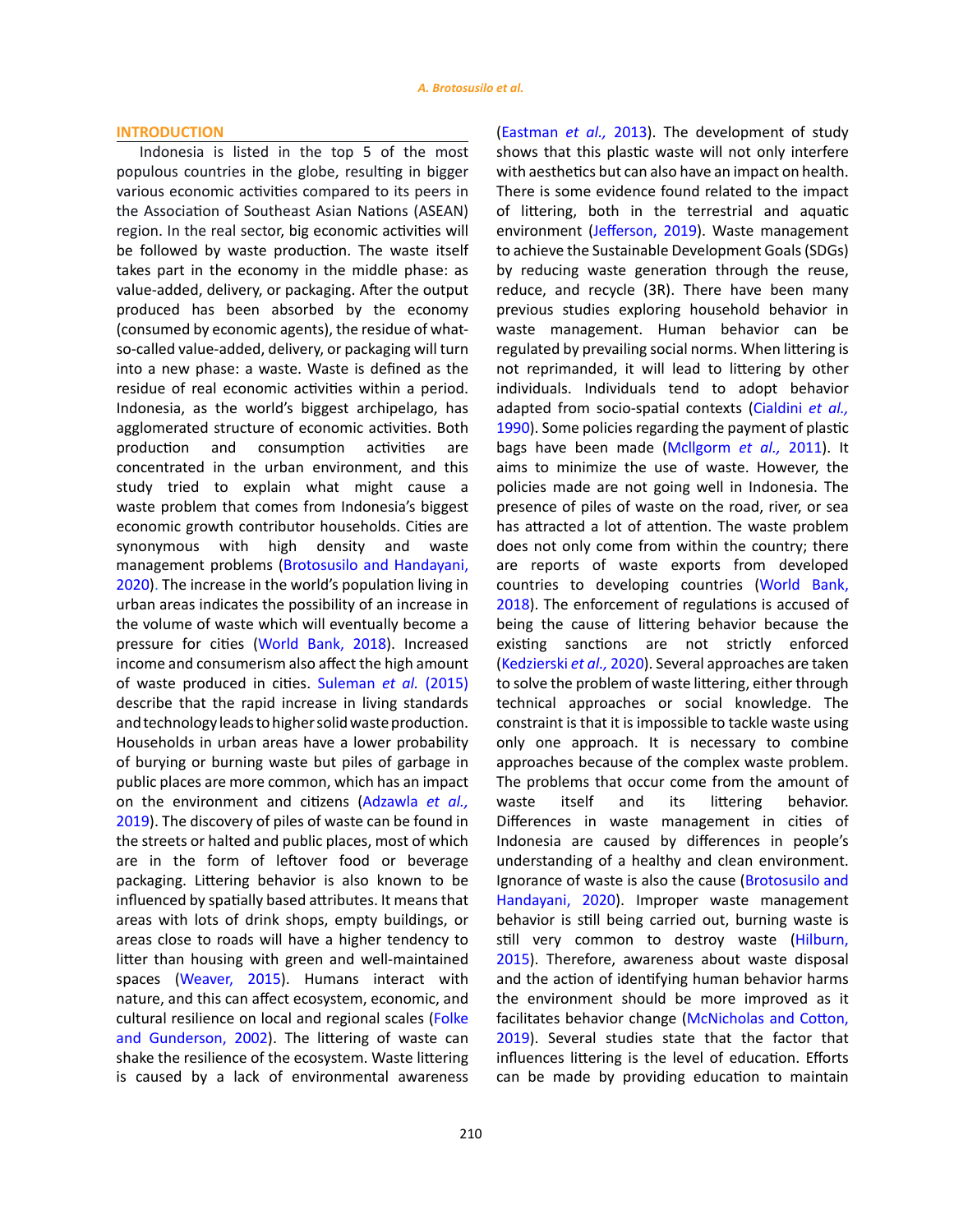environmental sustainability [\(Eastman](#page-14-0) *et al.,* 2013; [Bahri](#page-14-0) *et al.,* 2020). In making decisions and in acting so as not to have harmed the environment, it is influenced by the level of education ([Dodds and](#page-14-0)  [Holmes, 2018\)](#page-14-0). Waste can be prevented and controlled through collaborative education and policy enforcement ([Ten-Brink](#page-14-0) *et al.,* 2009). Environmental education must pay attention to the media used in both formal and informal education. The use of this media has the aim of enriching intellectual work tools ([Cuc, 2014\).](#page-14-0) Alexander *et al.* (2009) mentioned that the obstacle in pro-environmental behavior is knowledge where individuals with less education will litter more. Formal education plays a role in the proper level of waste management. From the household side, the socio-economic variables that may cause households' behavior in littering were explored. The key variables explored will relate to education and prior knowledge of urban citizens**.** This study may fill the gap on how urban citizens in Indonesia show unique behavior in littering. This environmental behavior occurs when there is a role for self-interest and pro-social motives. Pro-social behavior will create a moral value as a feeling of strong obligation that wanted to be involved in proenvironmental behavior. Social norms are in the form of behavior patterns, beliefs**,** and practices of proenvironmental behavior. Strong norms will prevent littering [\(Bator](#page-14-0) *et al.,* 2010). An order that is enforced, not just order because of the rules, can influence someone to be willing to follow the norm [\(Keizer](#page-14-0) *et al.,* [2013](#page-14-0)). Restoration or enforcement of social norms may be able to spread pro-social behavior to other**s.** Disrespect decreases in association with sanctions the stronger variable is cues that convey explicit attention to norms [\(Keizer](#page-14-0) *et al.,* 2013). One effort that shows results is that it is not enough to maintain cleanliness, individuals need examples or role models. Perform cleaning when there are people in the area so they can emulate them. In developing moral norms, cognitive prerequisites are needed in the form of awareness and knowledge of environmental problems [\(Bamberg and Moser, 2007\). Bamberg and](#page-14-0)  [Moser \(2007\)](#page-14-0) conducted a meta-analysis of the factors that influence pro-environmental behavior. The determinant factor for proliferative behavior is intention. The intention is defined as a summary of the interaction of cognitive skills, action knowledge, action strategies**,** and problems with behavioral

variables, attitude, control, and responsibility. Waste disposal depends on the socio-economic status and location of the settlement ([Alhassan](#page-14-0) *et al.,* 2020). Education is one of the most important factors in reshaping and improving human behavior, including the littering behavior of urban citizens. This study focused on how education matters to urban citizens' behavior to create a clean and healthy living. Environmental attitudes are related to feelings, expansion of the physical environment, environmental services/products [\(Leonidou](#page-14-0) *et al.,* 2015). Environmental problems originating from waste are caused by littering behavior [\(Bator](#page-14-0) *et al.,* 2010) will carry out the behavior of littering if in the area he has seen or discovered the existence of waste scattered before [\(Schultz](#page-14-0) *et al.,* 2011). The scattered waste means that the surrounding community tolerates the behavior of littering [\(Weaver, 2015\)](#page-14-0) when there is an irregularity in the behavior of throwing waste. It will be difficult to rebuild the order of littering of waste in the area. This does not necessarily encourage individuals to litter but behavior control also plays a role in individual initiatives not to litter. Socioeconomic factors influence household decisions in solid waste disposal. It was found that education, gender, and age had a significant effect on the choice of waste littering [\(Adzawla](#page-14-0) *et al.,* 2019). The characteristics and location of a household also influence how household waste is littered of. Waste littering is divided into several systems, namely house to house (HtH), communal, informal waste collector (INF) systems**,** and illegal disposal. Waste littering in the HtH system **i**s littering where households litter their waste in the trash in front of the house, and cleaners from the city government collect the samples. Citizens wholitter wasteaccording to this system are influenced by gender after age, income, household size, work sector, and homeownership status ([Alhassan](#page-14-0) *et al.,* 2020). A communal waste-littering system occurs when a landfill is provided for citizens in one area. When littering waste**,** the citizens have to collect the waste in a communal container where the cleaning staff will collect the trash in the communal place, instead of one house to another. When households do not entrust their waste littering to the city government, they will call informal waste workers called Informal waste collectors (INF). The waste produced by the household is purchased by INF so that the household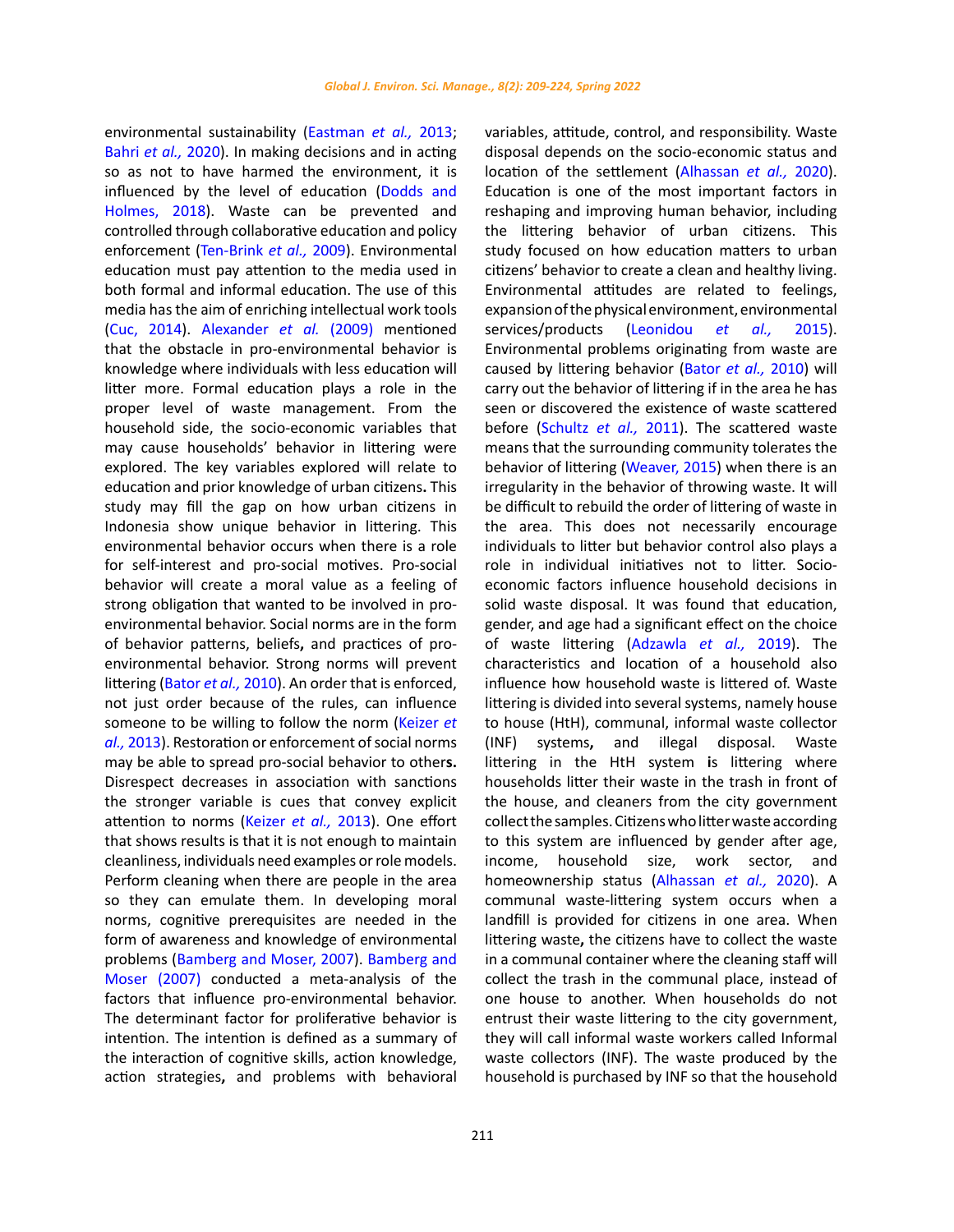

Fig. 1: Framework concept to decrease the value of individual littering behaviour

will get additional income from waste production paid for by INF. This study tried to analyze is if the higher education of citizens will have more impact on the attention in the environment, focusing on the waste littering awareness as in [Ningrum and](#page-14-0)  [Herdiansyah \(2018\).](#page-14-0) This awareness is a new aspect considering that people's awareness of their environment is quite low as found in many studies. Based on this, the study is focused on waste littering awareness considers that most people dispose of waste by burning it. The survey was conducted in 7 cities (Jakarta, Jambi, Muaro Jambi, Ambon, Padang, Surabaya, and Tasikmalaya) in Indonesia during 2019- 2021.

# **MATERIALS AND METHODS**

# *Data description and collection*

The data used was primary data. This primary data was obtained through a survey with more than 2000 respondents. The survey includes 563 observations on the household level. The households contain a various number of family members, with a total of 2,349 respondents on the individual level. The questionnaire used consists of 2 main sections: household (Adzawla *et al.,* [2019\) a](#page-14-0)nd individual section. The household section profiles the data of respondents' entire household data, including the members and their education levels, age, and marital status ([Al-Khatib](#page-14-0) *et al.,* 2019). The household section consists of 3 subsections and is filled by the household's representatives. The individual section consists of 4 subsections that profile different aspects of individual littering behavior [\(Alexander](#page-14-0) *et*  *al.,* 2009[; Brotosusilo and Handayani, 2020\).](#page-14-0) These individual subsections are filled individually by household members. The survey has been conducted on the most populous cities in big provinces (by populations) in Indonesia. The provinces that were observed are the Special Administrative Region of Jakarta, Jambi, West Java, East Java, Maluku, and West Sumatera. The cities were observed in this survey are all administrative sub-regions in Jakarta, Jambi, Muaro Jambi, Ambon, Padang, Surabaya, and Tasikmalaya. The study was conducted in 2019- 2020 and qualitative research was carried out in 2021 under the conditions of the Covid-19 pandemic so that it was carried out taking into account strict health protocols. The survey itself took more than 3 sessions to break down many aspects of littering behavior. Multiple sessions on the questionnaire were used for general socio-economic profiling (such are incomes, expenditures, and educations of each family member) while the rest phases cover specific aspects of waste-handling behavior. The framework concept could be seen in Fig. 1.

All sessions on the questioner consist of more than 80 questions to enlarge research possibilities. This study will not explain all of the survey results. This study focuses on what factors might cause an individual to litter. In other words, this study used 4th phase of the survey. The sampling method used in this survey was random purposive sampling**.** The random households were taken from intended locations that have waste management problems with a high amount of populations. After the households have been chosen, the other family members were asked about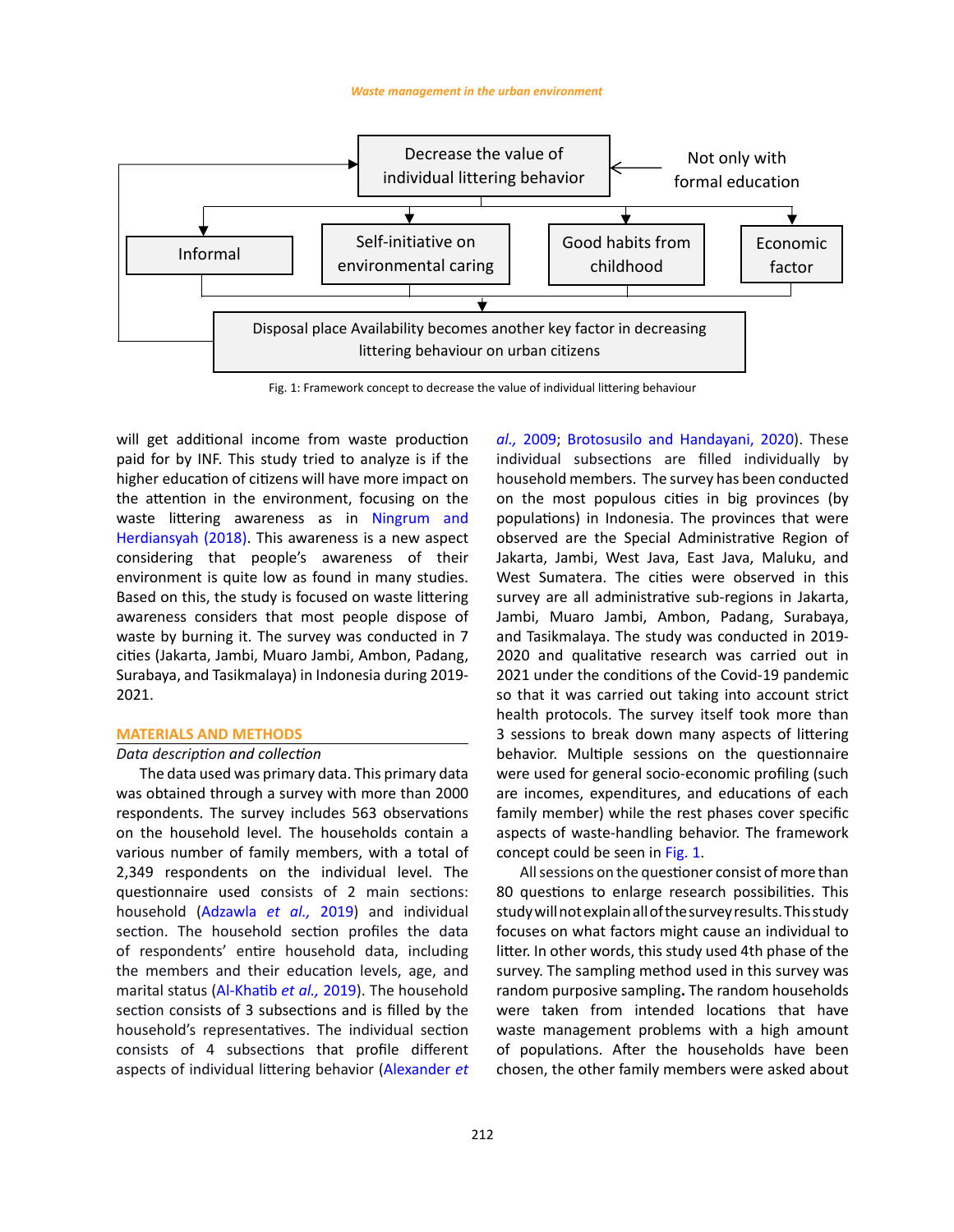their behavior in littering. Hence, the data of wastehandling behavior within the same family might differ from each other.

# *Economic modeling and regression method*

The dependent variable is where the respondent throws a waste. Various places to throw waste are mentioned on the survey; hence, it has been converted the multiple choices into a dummy variable. The (dependent) dummy variable is called 'litter', which the value of 1 means the respondent threw waste to places other than the trash bin. Littering has been defined as an individual decision to throw waste in an incorrect place or littering space. With a dummy variable for litter as the dependent variable, this study examined how other variables might affect the probability of an individual throwing waste to the incorrect place. This survey defined incorrect places as any other places than a trash bin, a final littering site (FDS), and any other spaces allocated as the littering site. In the case of Indonesia that has been summed on the survey, the places where not supposed to be thrown a waste are rivers, roadsides, drainages, and house yards. The results will show the interpretation in a detailed explanation. This study, as previously mentioned, will focus on the education and prior knowledge of respondents as the main factors influencing their likelihood of littering. The regression model is specified as Eq. 1.

$$
p = \frac{1}{1 + e^{-(\beta_0 + \beta_1 X_1 + \beta_2 X_2 + \beta_3 X_3 + \dots + \beta_7 X_7 + \varepsilon)}}
$$
(1)

Where;

- $p =$ Probability of littering
- *e* = exponential number
- $\beta_0 \beta_0$  = coefficient parameters
- $X<sub>1</sub>$  = Education level (years)
- $X_2$  = Expenditure per Capita/day (United States Dollar (USD)
- $X_3$  = Dummy of Educated enough (environmental education exposure) to keep clean the environment (1= Yes)
- $X_4$  = Dummy of Self-initiative of keep clean (1 = Yes, I have)
- $X_5$  = Dummy of Good Habit (not to litter since childhood; 1=Yes)
- $X_6$  = Dummy of Trash Bin Unavailability (1 = not available)
- $X_7$  = Income per capita/day (USD)
- $\mathcal{E}$  = Error terms

 $\frac{1}{(\beta_0+\beta_1X_1+\beta_2X_2+\beta_3X_3+...+\beta_7X_7+\varepsilon)}$  announcements, and citizens' local meetings<br>
(1) held to conduct environmental cleansing. The Seven independent variables (X1 to X7), are proposed where three of them are continuous (education level, expenditure, and income per capita). Another variable used is the socioeconomic profiling variable, and the rest four variables are dummies. Data education levels are stated in years of formal education that existed in Indonesia, which consists of elementary school (6 years), junior high school **(**3 years), senior high school (3 years)**,** and bachelor (4 years). Expenditure (X2) and income (X7) per capita per day collected are stated in Rupiah but have been converted to USD as of the time the data were collected. Those 3 variables are the socio-economic profiling variables that have been used to profile the respondent's economic status and behavior, according to their wealth and formal education attained. The dummy variables used are dummy of educated enough to keep clean the environment, self-initiative to keep the environment clean, good habit (not to litter) since childhood, and trash bin availability. The dummy variable of educated is found to be enough to keep clean the environment. It means that the respondents have obtained an informal method of education in the form of social advice to not litter, slogans, warnings, local officers' instruction, and announcements, and citizens' local meetings dummy variable of self-initiative of keep clean is profiling variables whether the respondents are caring enough to their living environment, and have some initiative to clean up when it's dirty. The dummy variable of good habits since childhood is a profiling variable. It will determine whether the respondent has had a good environmental habit (not littering) since childhood. These questions are included in the survey since childhood exposure to good habits could shape an individual's habits in the future. The dummy variable of trash bin unavailability is the dummy variable to profile whether there is a trash bin near the respondents' living environment. This variable is to cover the possibility of littering behavior due to lack of waste-handling infrastructure (external factors) rather than the behavioral (internal) factors, or socioeconomic factors.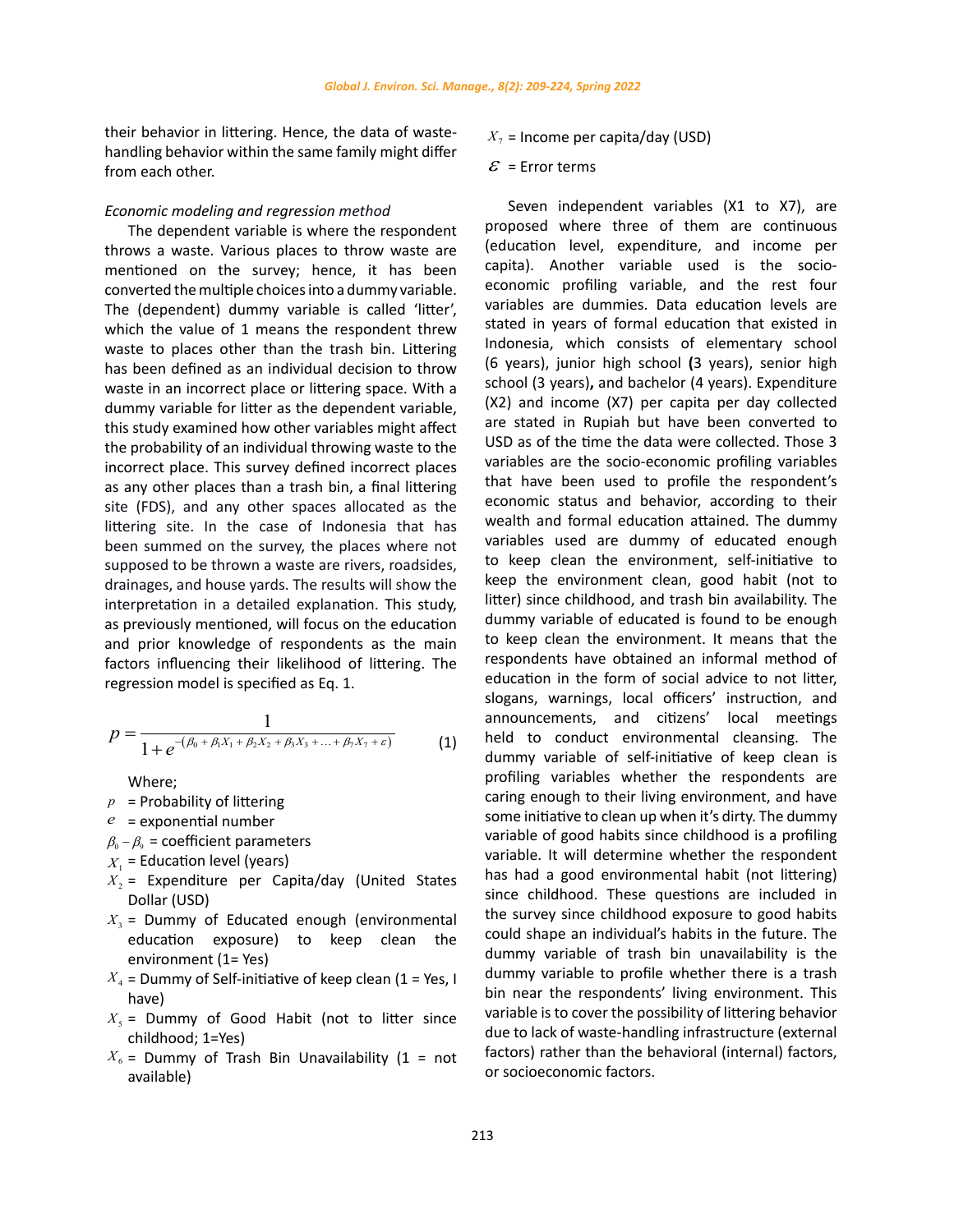### **RESULTS AND DISCUSSION**

# *Waste issues*

Every year, waste production in Indonesia increases. In 2019, Indonesia generated 64 million tons of waste [\(Kompas, 2020\).](#page-14-0) Organic waste accounts for 60% of total waste produced, with plastic waste accounting for 15%. Waste originating from land also affects the waters, which becomes plastic waste deposition in rivers and the sea (Carpenter and [Wolverton, 2017\).](#page-14-0) It is proven by World Bank data from 2018, 87 cities along Indonesia's coast contributed waste to the sea, which was estimated to be around 1.27 million tons [\(Permana, 2019\).](#page-14-0) This number of wastes is because of the increase in both production and consumption (Fig. 2). These are concentrated in the urban environment making cities in Indonesia are surrounded by waste management problems. Based on this number of wastes produced, it is expected that Indonesia's economic growth will be fueled by high levels of consumption, which results in large amounts of waste.

Urban waste in the urban environment is an expansion caused by a population explosion due to both birth mortality and urbanization. The increase in the volume of global waste has increased higher than the increasing urbanization [\(Hoomweg and Bhada-](#page-14-0)[Tata, 2012\).](#page-14-0) According to [Weaver](#page-14-0) (2015), urban citizens have more potential to litter. Contrary to the opinion of others, urban people litter less than rural areas ([Finnie, 1973\)](#page-14-0). Urban households are more environmentally friendly than rural ones ([Fransson and Garling, 1999\).](#page-14-0) Those who live in rural environments tend to litter more than their urban counterparts ([Schultz](#page-14-0) *et al.,* 2011). The increase in the amount of wastewill cause the problem of the amount of waste in the final processing site (TPA) to become uncontrollable [\(McNicholas and Cotton, 2019\).](#page-14-0) The problem of waste is still often neglected compared to pollution and heavy metal contamination because waste is considered to only provide aesthetic problems while contamination causes health problems [\(Finnie,](#page-14-0) [1973](#page-14-0)). The percentage of waste types that are mostly



Fig. 2: Contribution to gross domestic product (GDP) growth by expenditure accounts (BPS, 2020)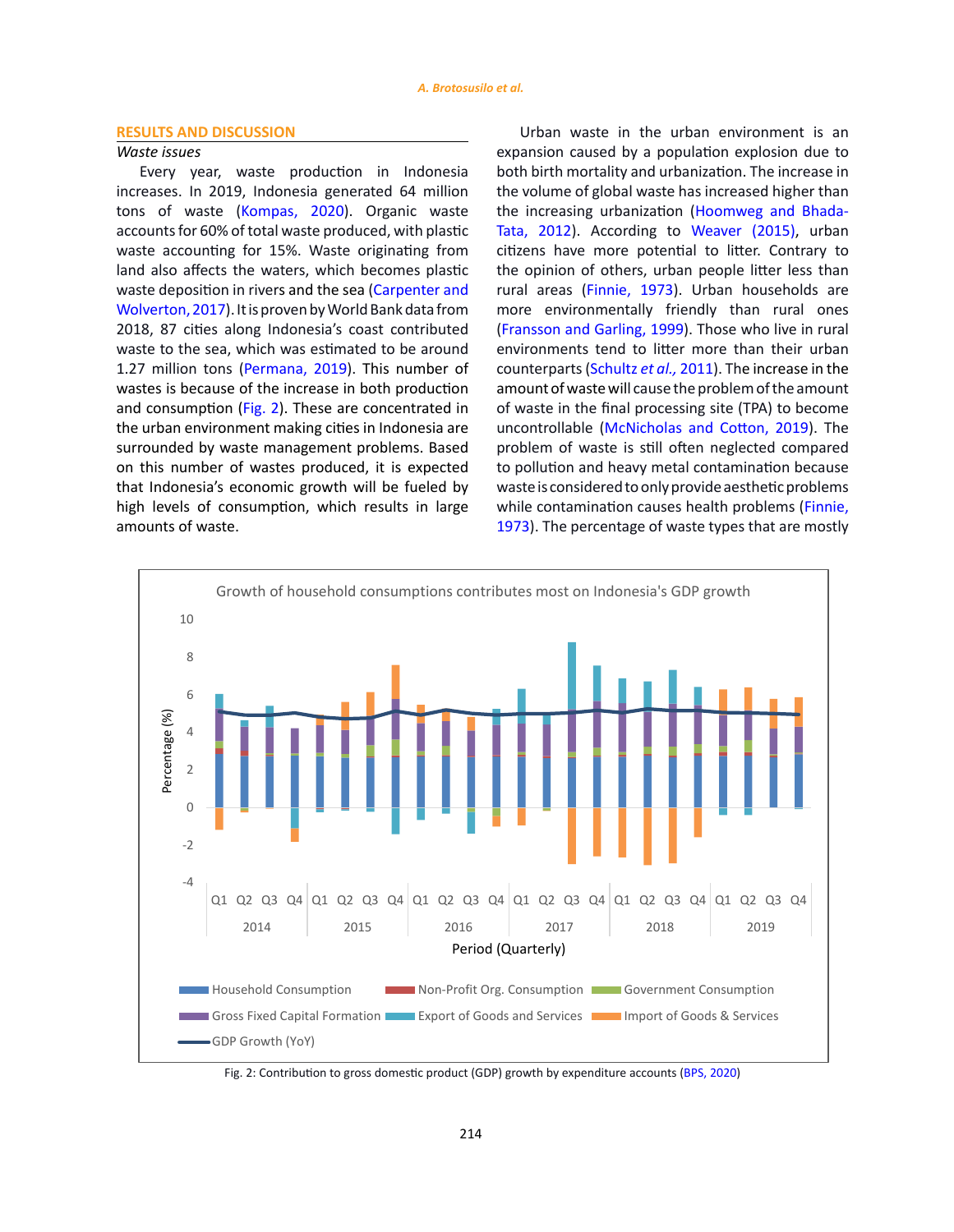### *Global J. Environ. Sci. Manage., 8(2): 209-224, Spring 2022*

| Province                | West Java | Jakarta | Jambi   | West<br>Sumatera | Maluku  | East Java | Total   |
|-------------------------|-----------|---------|---------|------------------|---------|-----------|---------|
| Income per capita (IDR) |           |         |         |                  |         |           |         |
| Mean                    | 96,852    | 146,842 | 156,402 | 156.564          | 255.424 | 125,317   | 156,903 |
| S.D.                    | 37,804    | 60,924  | 88,833  | 106,482          | 185,680 | 31,752    | 104,109 |
| Frequency               | 27        | 95      | 88      | 97               | 59      | 100       | 466     |
| Expenditure per Capita  |           |         |         |                  |         |           |         |
| (IDR)                   |           |         |         |                  |         |           |         |
| Mean                    | 119,630   | 102,737 | 103,385 | 100,673          | 178,571 | 102,172   | 116,857 |
| S.D.                    | 70,791    | 43,958  | 51,291  | 38,916           | 123,483 | 34,054    | 72,049  |
| Frequency               | 27        | 95      | 96      | 99               | 91      | 99        | 507     |

<span id="page-6-0"></span>Table 1: Summary statistics of income and expenditure per capita Table 1: Summary statistics of income and expenditure per capita

produced are plastic and metal waste. Plastic waste comes from grocery bags, containers, polystyrene cups; while metal waste originates from beverage and food cans, perfume containers, glass; and organic waste comes from the cooking residue ([Mcllgorm](#page-14-0) *et al.,* [2011](#page-14-0)). Solid waste is divided into biodegradable and non-biodegradable [\(Hoomweg and Bhada-Tata,](#page-14-0)  [2012](#page-14-0)). One of the most produced and dangerous waste is plastic [\(Jefferson, 2019\),](#page-14-0) this is because most of the plastics used are single-use plastics; even though there are plastics that can be recycled, only a few percent are recycled. Plastic waste is common or dominating, where this waste comes from grocery bags, beverage packaging, and aluminum ([Carpenter](#page-14-0)  [and Wolverton, 2017\)](#page-14-0). The increase in the amount of plastic waste occurred due to a shift in packaging from traditional to plastic materials [\(Kedzierski](#page-14-0) *et al.,* [2020](#page-14-0)). The relatively easy manufacturing process and more affordable prices are the reasons for the use of plastic as food wrappers. There have been efforts to reduce plastic waste by prohibiting the use of plastics and replacing them with more biodegradable paper bags. It is necessary to have an understanding which is not only related to waste, but also its impact on health as a way to improve waste management so that the littering behavior can be reduced ([Brotosusilo and Handayani, 2020\).](#page-14-0) The correlation between environmental attitudes and responsible behavior towards the environment shows a positive relationship [\(Fransson and Garling,](#page-14-0)  [1999](#page-14-0)). It should be noted that there is a difference between ecological attitudes and ecological behavior. Attitude is stated by the existence of the intention of the perpetrator**.** This intention comes from the perception that whether the activity provides benefits while the behavior is the final behavior pattern

carried out by the perpetrator [\(Fraj and Marinez,](#page-14-0) [2006](#page-14-0)). Human behavior connects cognition (social and psychological) and human action, namely social and biophysical ([Alessa](#page-14-0) *et al.,* 2003). Factors that influence environmental responsibility include attitudes, knowledge, and norms ([Fransson and](#page-14-0) [Garling, 1999\).](#page-14-0) Pro-environmental behavior may be affected by individual awareness, environmental education, and **s**ocial norms ([Dodds and Holmes,](#page-14-0) [2018](#page-14-0)). Environmental behavior is essential in waste management as it aims to minimize risks for the next generation [\(Bamberg and Moser, 2007\).](#page-14-0)

### *Summary statistics*

The summary statistics of the respondents are grouped by the province**.** The summary statistics show that samples in Maluku have the highest income per capita, followed by West Sumatera, Jambi, Jakarta, East Java, and West Java. Respondents in Maluku also have the most expenditure per capita compared to the other provinces sampled. The table of summary statistics of income and expenditure per capita is stated in Table 1.

# *Probability to litter not in place*

In logistic regression, there are two ways of interpretation: marginal effect and odds ratio. The possible estimations have been tested, where the last estimate includes the dummy of the province recorded. Yet, due to low data variability in 1 province, there come 3 best possible estimations explaining the impact of education and prior knowledge on littering behavior. This study will use both continuous and dummy variables collected from the survey to provide a deeper understanding of littering behavior. Regression estimation stated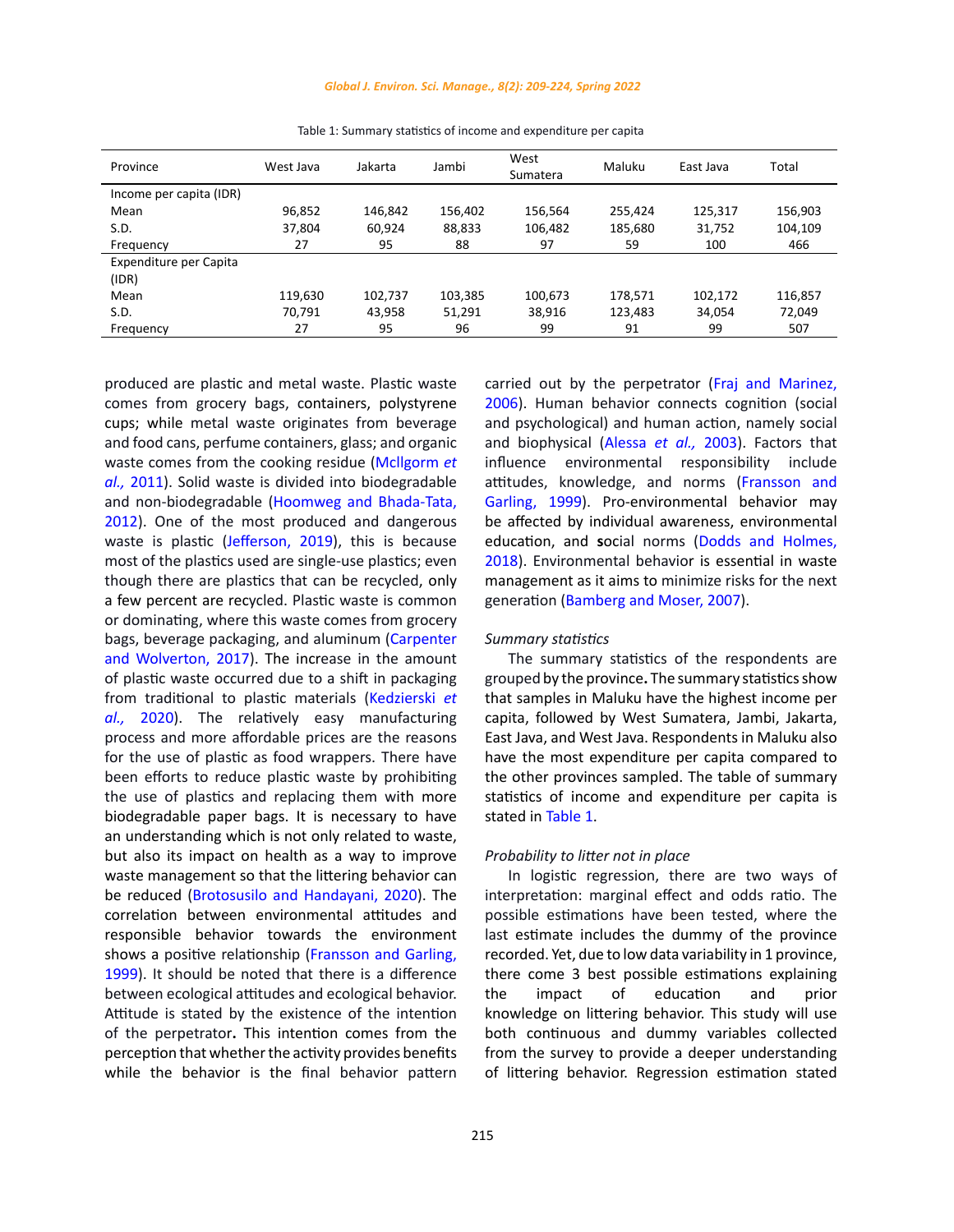#### *Waste management in the urban environment*

<span id="page-7-0"></span>

|                                                         | (1)            | (2)                 | (3)                 |
|---------------------------------------------------------|----------------|---------------------|---------------------|
|                                                         | Estimation1    | <b>Estimation 2</b> | <b>Estimation 3</b> |
| Variables                                               | Probability of | Probability of      | Probability of      |
|                                                         | littering      | littering           | littering           |
| Education Level (Years)                                 | 0.0252         | $0.0332*$           | 0.0189              |
|                                                         | (0.0183)       | (0.0190)            | (0.0184)            |
| Expenditure per Capita/day (United States Dollar (USD)) | $-0.0283**$    | $-0.0294*$          | $-0.0468***$        |
|                                                         | (0.0139)       | (0.0174)            | (0.0159)            |
| Educated enough to keep clean the environment (1= Yes)  | $0.1151***$    | $0.1097***$         | $0.1269***$         |
|                                                         | (0.0180)       | (0.0177)            | (0.0202)            |
| Self-initiative of keep clean $(1 = Yes, I have)$       | $0.1421***$    | $0.1372***$         | $0.1732***$         |
|                                                         | (0.0225)       | (0.0224)            | (0.0287)            |
| Good Habit (not to litter since childhood; 1=Yes)       | $0.2891***$    | $0.2638***$         | $0.3040***$         |
|                                                         | (0.0632)       | (0.0582)            | (0.0665)            |
| Trash Bin Unavailability (1 = not available)            |                |                     | $3.056***$          |
|                                                         |                |                     | (0.8000)            |
| Income per Capita/day (USD)                             |                | $-0.00453$          |                     |
|                                                         |                | (0.0121)            |                     |
| Constant                                                | $1.509***$     | $1.671***$          | $1.426***$          |
|                                                         | (0.245)        | (0.258)             | (0.253)             |
| Pseudo R-Square                                         | 0.4259         | 0.4343              | 0.4349              |
| Observations                                            | 1,996          | 1,820               | 1,996               |

Table 2: Regression result, dummy variables are interpreted through odds ratio Table 2: Regression result, dummy variables are interpreted through odds ratio

Standard errors (S.D.) in parentheses; \*\*\* p<0.01, \*\* p<0.05, \* p<0.1

with left alignment interpreted through marginal effect, while the right alignment shows coefficient parameters for dummy variables. The logistic regression result is stated in Table 2.

Based on [Table 1](#page-6-0), education level has a positive and non-significant effect on the probability of an individual to litter not in place. According to the results above, more other variables significantly affected the likelihood of littering. In this case, the higher level of education – approximated from the long years of schooling– increases the likelihood of littering, but it is not statistically significant. For example, on estimation 3, an increase of 1 year in school will increase the probability of littering by 0.0189 and is not significant (may decrease the likelihood of littering at some points, does not always increase). Education level itself might be not sufficient to explain the probability of littering since formal education material might vary, depending on the institution where the education is taken. With the summary point regarding the littering individual behavior [\(Table 3\),](#page-8-0) it is stated that education plays a role in pro-environmental behavior, namely throwing waste in its place.

Lack of knowledge is a determining factor for environmental awareness [\(Fransson and Garling,](#page-14-0)  [1999](#page-14-0)). Environmental behavior or responsibility results from environmental concern. To encourage the behavior of protecting the environment from waste, it is necessary to transfer knowledge in environmental education [\(Wichels](#page-14-0) *et al.,* 2016). Low environmental education is blamed for the low responsibility behavior towards the environment ([Fransson and Garling, 1999\).](#page-14-0) The utilization of natural resources by humans that causes environmental damage requires more awareness and knowledge from the community itself regarding the impact of their behavior to optimize environmental sustainability. Increased knowledge is associated with increased responsible behavior ([Gunderson](#page-14-0) *et al.,* [2000](#page-14-0)). Environmental behavior is based on individual perceptions and attitudes towards environmental problems. This perception will lead to responsible behavior that can be formed through the provision of environmental education. Lack of knowledge causes environmental awareness and responsible behavior towards the environment to weaken ([Alessa](#page-14-0) *et al.,* [2003](#page-14-0)). According to action theory, it analyzes that constraints-opportunities will interact with knowledge which will influence individual motives in influencing the implementation of pro-environmental behavior [\(Bamberg and Moser, 2007\).](#page-14-0) In other study, waste management through recycling is also associated with knowledge [\(Hilburn, 2015\)](#page-14-0). Differences in knowledge can indicate gaps in recycling participation between individuals. Waste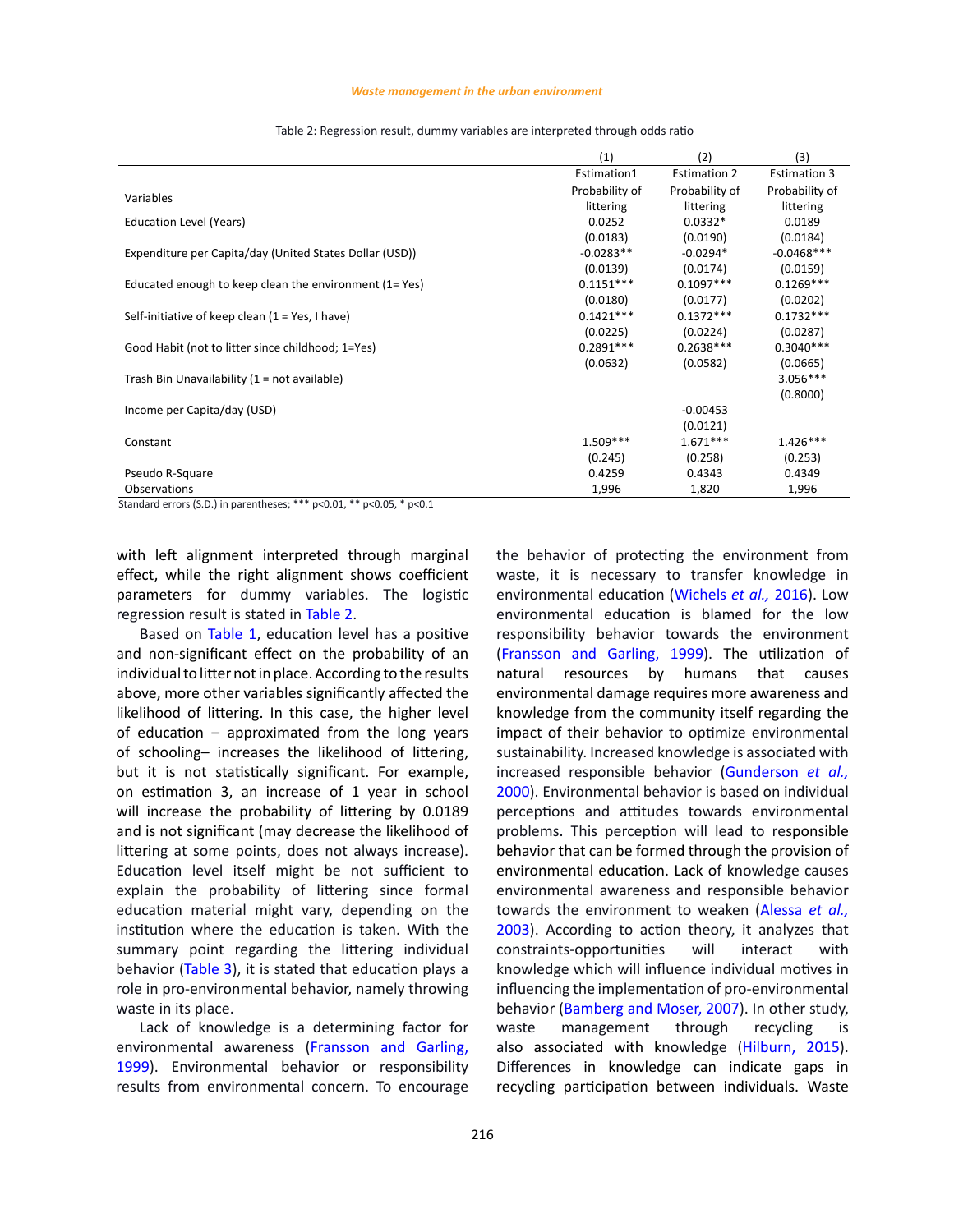#### *Global J. Environ. Sci. Manage., 8(2): 209-224, Spring 2022*

<span id="page-8-0"></span>

| No               | Variables                   | Summary point                                                               |  |  |
|------------------|-----------------------------|-----------------------------------------------------------------------------|--|--|
|                  |                             | As a determinant of environmental awareness<br>a.                           |  |  |
| 1                | Education                   | b.<br>Increased responsibility behavior                                     |  |  |
|                  |                             | Influencing the implementation of pro-environmental behavior<br>c.          |  |  |
|                  |                             | d.<br>More educated people are more likely to recycle                       |  |  |
|                  |                             | Improving household waste management decisions<br>e.                        |  |  |
|                  |                             | A clean and healthy lifestyle that encourages waste littering in its<br>a.  |  |  |
|                  |                             | proper place.                                                               |  |  |
| 2                | <b>Environmental Caring</b> | A sense of comfort motivates initiatives to practice waste separation<br>b. |  |  |
|                  |                             | behavior.                                                                   |  |  |
|                  |                             | Varying levels of sensitivity to nature as a result of social norms,<br>C.  |  |  |
|                  |                             | prevalent social norms, infrastructure, and regulations                     |  |  |
|                  |                             | Higher levels of income and education are also associated with strong<br>a. |  |  |
| 3<br>Good Habits |                             | environmental management practices.                                         |  |  |
|                  |                             | b.<br>Increasing personal awareness of pro-environmental behavior as a      |  |  |
|                  |                             | resource for maintaining cleanliness.                                       |  |  |
| 4                | <b>Economic Factors</b>     | The education campaign provided affects not only behavior change,<br>a.     |  |  |
|                  |                             | which will indirectly increase income through recycling behavior.           |  |  |
|                  |                             | $b$ .<br>Households with higher incomes and spending habits lead more clean |  |  |
|                  |                             | and healthy lives.                                                          |  |  |

Table 3: Summary point with the individual littering behavior Table 3: Summary point with the individual littering behavior

management by prioritizing recycling can be done by combining the factors of public education and available recycling facilities. Knowledge about the impact of inappropriate waste management will be formed from the education given. Education has a contribution to waste management, when the head of the household has a higher level of formal education the probability is higher to littering of waste in its place rather than littering it illegally. In addition to routine information dissemination, valid and persuasive messages, facilities provision, and leading actor's role at the community [\(Ruliana](#page-14-0) *et al.,* [2019](#page-14-0)), providing education on waste management is also effective way to encourage waste separation. Intensification in waste management education can be taken as the method to encourage management in the form of 3R (reduce, reuse, and recycle) ([Alhassan](#page-14-0)  *[et al.,](#page-14-0)* 2020). Those who are educated are more likely to participate in recycling in California ([Saphores](#page-14-0) *et al.,* [2006](#page-14-0)). Education on waste management is important in improving household decisions in waste management, whether it will be dumped in its place or disposed of by illegal disposal - burning, open littering, and landfilling (Azizi *[et al.,](#page-14-0)* 2016). Through formal education, understanding the community's need for a healthy and hygienic environment can also be improved. Individuals know the impact of illegal waste littering, the impact of burning waste, hoarding inorganic-organic waste, or allowing it to pile up in

management is collected and closed properly ([Adzawla](#page-14-0) *et al.,* 2019). Informal education through campaigns is also accused of being an environmental management strategy through anti-waste campaigns, monitoring, and education in one community ([Carpenter and Wolverton, 2017\).](#page-14-0) The education campaign provided not only affects behavior change which will indirectly increase income through recycling behavior [\(Varotto and Spagnolli, 2017\).](#page-14-0) It is stated that environmental damage due to littering, in general, is caused by a lack of knowledge. And provide advice on the need for providing knowledge in formal education from an early age. However, based on the results of this study, the level of education does not provide significant results in encouraging proenvironmental behavior. Pro-environmental behavior is formed due to personal interests and pro-social motives [\(Bamberg and Moser, 2007\).](#page-14-0) Urban and richer and more literate households tend to use urban waste collection arrangements ([Kumara and](#page-14-0) [Pallegedara, 2020\).](#page-14-0) On the other hand, several studies have stated that one of the determinants of environmental awareness (disposing of waste in its place) is associated with improving education. It should be noted that these determinants will produce different results between individuals. Besides, the education which is given to the same individual but at

public places. Households with a high level of education can be ensured that their waste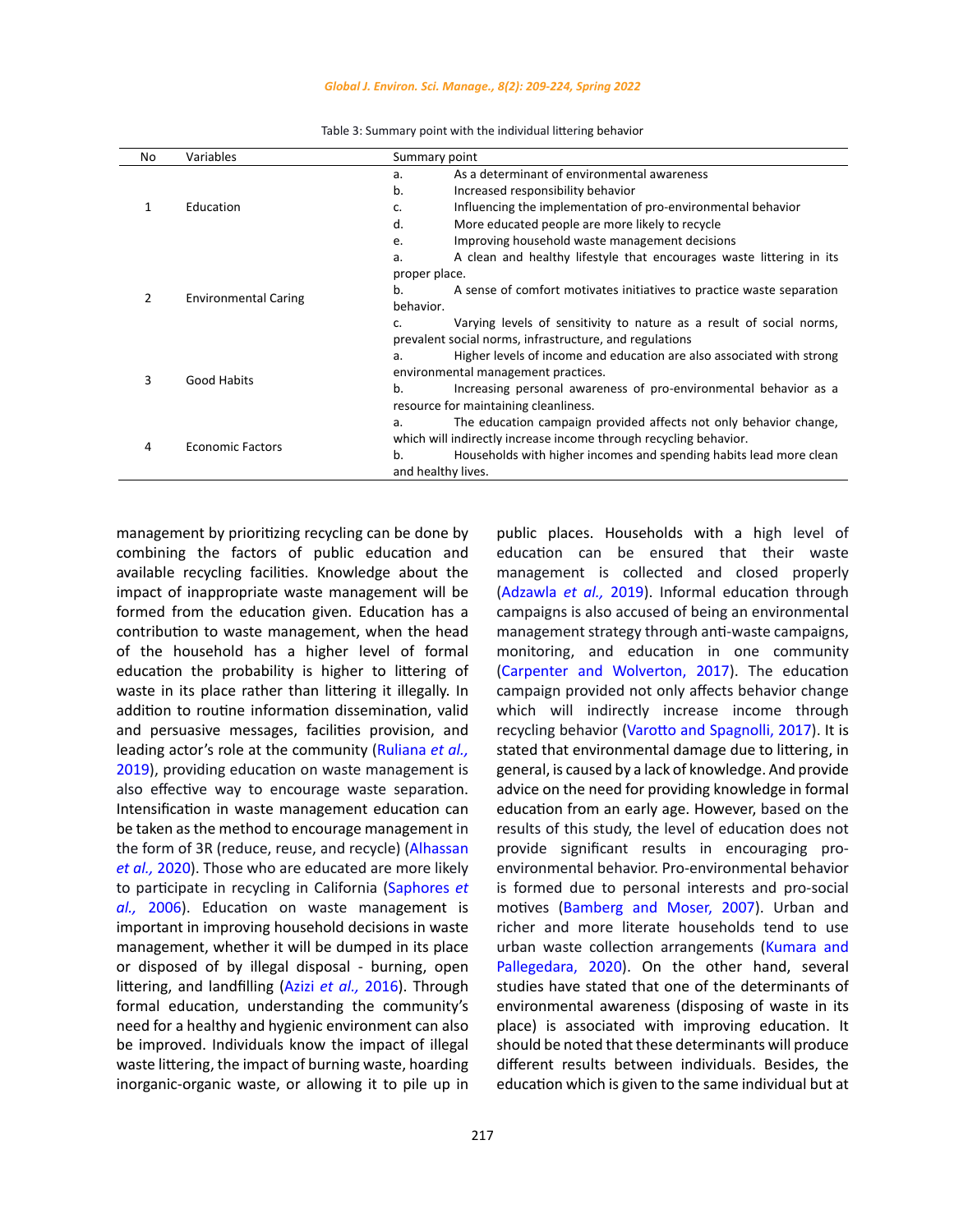different times will also produce different results ([Fransson and Garling, 1999\).](#page-14-0) The use of instructional media gives insignificant results ([Eastman](#page-14-0) *et al.,* [2013](#page-14-0)). The use of education alone is not sufficient to support proper waste littering as may be caused by the unsuitable media used. [Kollmus and Agemyeman](#page-14-0)  [\(2002\)](#page-14-0) that more education does not affect better environmental behavior. [Alhassan and Muhammad](#page-14-0)  [\(2013\)](#page-14-0) also estimate that highly educated people are willing to pay a higher amount of money for better waste management. It is feared that the existence of higher education indeed requires concern for the environment, but they do not carry out their management. They prefer to pay for management by other individuals. Per capita expenditure has a negative and significant relationship to the probability of littering behavior. According to the results above, when the per capita expenditure increases by 1 USD per person per day, it will decrease the probability of littering by -0.0468 (estimation 3). The variable significance at p<0.01 (marked by a triple asterisk) indicates that the increase in expenditure per capita as the proxy of wealth and economic status will consistently decrease the probability of littering. This finding confirmed why the wealthy (or economically good district) showed a cleaner environment than the less wealthy districts. This finding also confirmed why a richer individual tend to not litter than to the less one. Similar results are also obtained in the variable of income per capita. For example, a 1 USD increase in income per person per day will decrease the probability of littering by -0.00453 (estimation 2). The marginal effect coefficient shows a negative effect on the probability of littering. Yet, the variable does not show a significant effect due to inconclusive answers on respondents. This result also confirmed that per capita expenditure is still a better approach to measure the economic status of the respondents. Hence on estimation 3, per capita expenditure is only used as the proxy of economic status. The social and economic status of the household influences management indicated by housing with high income is mostly located with a wider, planned and better road network. This allows households to join in the house-to-house waste collection from formal institutions ([Alhassan](#page-14-0) *et al.,* 2020). Higher levels of income and education are associated with high environmental management habits as well [\(Viscusi](#page-14-0) *et*  *al.,* [2013](#page-14-0)). A clean and healthy lifestyle that is associated with education correlates with a clean environment. Thus, a clean and healthy lifestyle will encourage the behavior of littering waste in its place ([Brotosusilo and Handayani, 2020\).](#page-14-0) Households with higher incomes and expenditures have more clean and healthy lifestyles. In addition, to maintain their lifestyle, they will carry out proper waste management so that it does not affect their environment. The careless disposal of waste identic will cause problems in a clean and healthy life. Waste is a direct or indirect source of disease ([Tobing, 2005\).](#page-14-0) Waste is an ideal environment for the growth of various parasites, bacteria, and pathogens. Meanwhile, waste serves as a breeding ground for a variety of vectors (disease carriers) such as rats, cockroaches, flies, and mosquitoes. Pathogens and disease vectors thrive in decomposing waste such as cans, bottles, and plastics. Waste may cause a variety of diseases, including diarrhea, dysentery, intestinal worms, malaria, elephantiasis, and dengue fever. These diseases pose a risk to humans, even cause death. In contrast to what [Fransson and Garling](#page-14-0) [\(1999\)](#page-14-0) stated, household income has a weak relationship with environmental concerns. The decision to litter is mostly related to attitudes or demographics other than income and welfare ([Adzawla](#page-14-0) *et al.,* 2019). Efforts that can be made to encourage environmental behavior so that people dispose of waste in its place are by instilling personal awareness about pro-environmental behavior as an asset to maintain cleanliness ([Brotosusilo and](#page-14-0) [Handayani, 2020\)](#page-14-0). The dummy variable in respondents who are quite educated to maintain environmental cleanliness shows a decreasing odds ratio (below one) to the possibility of littering. If an individual is educated enough to keep the environment clean, the probability of littering will be 0.1269 times smaller than if it is not (estimation 3). This dummy variable has been used to estimate the probability of littering since the education level does not answer why more educated people are expected to not litter. This variable has been created from the question of whether formal or informal respondents' educations consistently taught them to avoid littering. The decreasing of this dummy variable confirms one of several aspects on why more educated people aren't littering. It is also added the dummy variable of selfinitiative on keeping cleanness of the environment.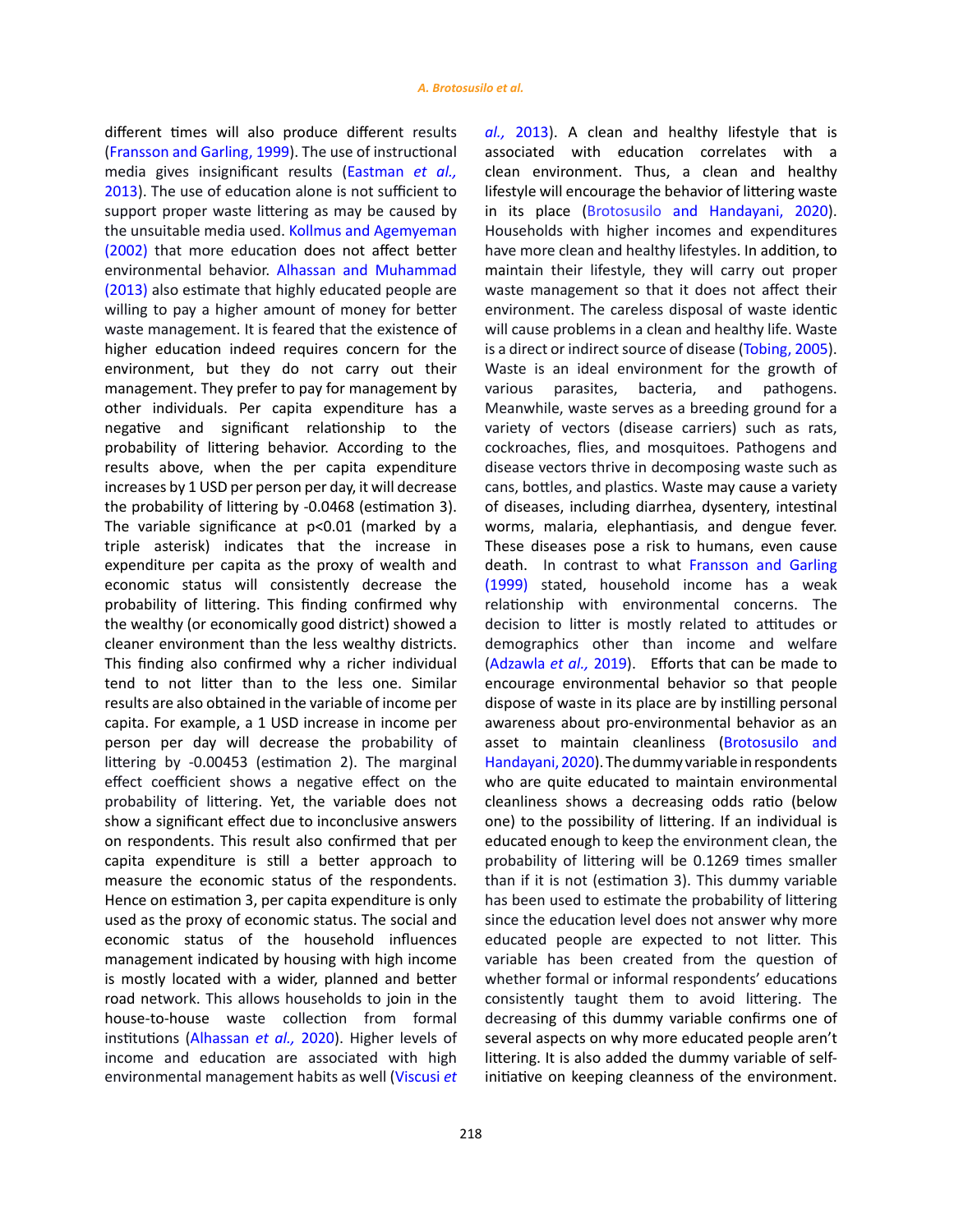This variable has been created whether the respondents have a self-initiative to keep the environment clean, by littering the waste in the rightful place. This dummy variable also shows decreasing odds ratio to the probability of littering behavior. For example, if an individual has a selfinitiative, the probability of them littering will be 0.1732 times lower than those who do not have selfinitiative (estimation 3). The result gives this study such an important mark that an initiative on good things will significantly decrease the probability of negative attitude (in this case, littering). Social norms in society are closely related to the behavior of littering. These norms determine the general behavior accepted in the region. When waste is found scattered about not in its place, this can signal the prevailing norm conditions, namely the acceptance of littering. Individual behavior is influenced by cues from the surrounding environment through norm enforcement ([Schultz](#page-14-0) *et al.,* 2011). Identification of environmental cues can result in misperceptions of waste littering where enforcement of social norms must be carried out properly to spread pro-environmental perceptions and behavior habits ([Weaver, 2015\).](#page-14-0)  Social norms are not only related to moral norms but also behavior control [\(Bamberg and Moser, 2007\)](#page-14-0). A sense of comfort also encourages initiatives to carry out waste separation behavior ([Alhassan](#page-14-0) *et al.,* 2020). Personal initiatives on waste littering related to the role of cognitive, emotional**,** and social interactions. Intention and guilt are the main factors that affect personal initiative. Feelings of guilt when engaging in non-pro-environmental behavior that harms oneself or others. Awareness has a role in environmental responsibility and directly affects the level of control behavior as an attitude of choosing pro-environmental behavior [\(Bamberg and Moser, 2007\).](#page-14-0) Each individual has a different level of sensitivity to nature, which comes from social norms, prevailing social norms, infrastructure**,** and regulations. This factor will influence individual initiative on pro-environmental behavior [\(Varotto and Spagnolli, 2017\).](#page-14-0) Personal initiative is an important factor in determining littering through behavior control. Inadequate waste littering facilities are not a cause for littering when the individual has the correct littering initiative. When individuals do not find trash cans, they will not litter and keep their trash and throw it away when they meet the trash can [\(Finnie, 1973\).](#page-14-0) Initiative

becomes a reason for proper waste disposal to keep the environment clean and provide an example to other individuals. Awareness becomes the initial capital to maintain environmental cleanliness which fosters individual initiatives to protect the environment ([Brotosusilo and Handayani, 2020\)](#page-14-0). This study tried to explain important factors which might cause a problem in waste management problem from the household side. Through primary data collection, this study explored how households litter their residues of consumption, their decision-making on littering, and their prior knowledge of environmental preservation. A massive share of consumption to GDP in Indonesia also makes this study important since the biggest cities and provinces within the country are surrounded by large waste generation [\(Fig. 3\)](#page-7-0). The high share of consumption to GDP also makes most of the waste generated by the country comefrom household consumption.

Environmental management behavior may be influenced by peer and family pressure, social norm factors, social influences, knowledge, attitudes, and personal factors that affect recycling ([Maki and Raimi,](#page-14-0) 2016[; Varotto and Spagnolli, 2017; Wichels](#page-14-0) *et al.,* [2016](#page-14-0)). The practice of waste management consists of collection and littering. Most areas have a formal waste collection service originating from the municipality. The cleaners will collect waste in individual houses or at the communal waste collection points. This study focused on household waste management which is associated with factors that influence their behavior. It is important to find out and understand individual behavior in managing and preserving the environment ([Leonidou](#page-14-0) *et al.,* 2015). Littering could be prevented by understanding human behavior ([Carpenter and](#page-14-0) [Wolverton, 2017\).](#page-14-0) The dummy variable of good habit also shows that a good habi**t** of environmental caring by not littering will also decrease the probability of littering. The results above indicated that this dummy shows decreasing odds ratio. The example interpretation of this variable is, if an individual has had a good habit (not littering) since childhood, their probability of littering will be 0.2273 times lower than those who do not have a good habit since childhood (estimation 4). The finding of this study showed that good habits since childhood will shape people to be better **i**n society which in this case is to be the non-littering person. It is better if the habit of littering of waste is practiced since childhood before entering school [\(Brotosusilo and](#page-14-0)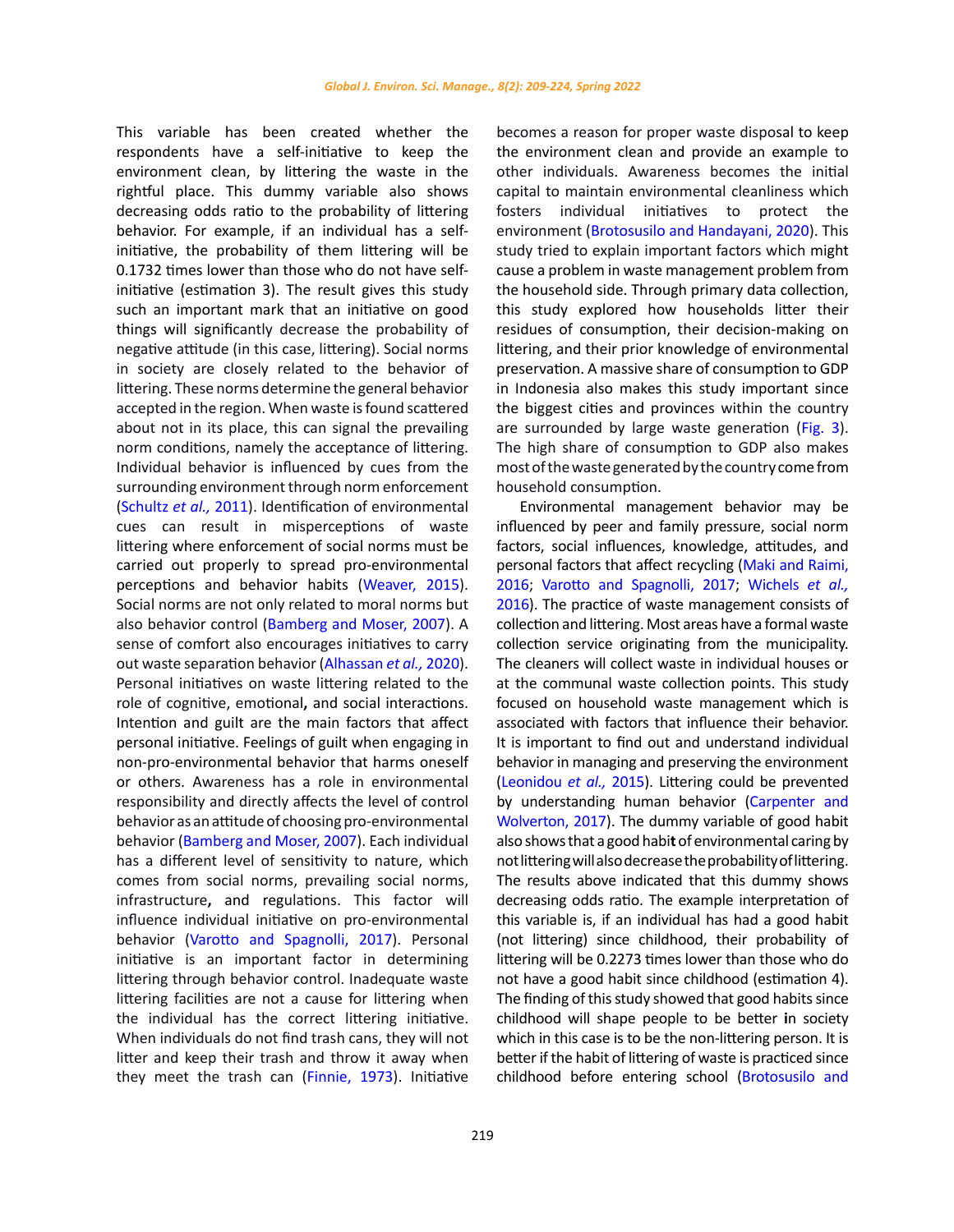#### *A. Brotosusilo et al.*



Fig. 3: Share to GDP by expenditure accounts (in decimals) (BPS, 2020)

[Handayani, 2020\)](#page-14-0) as one of the most important ways to teach a person about cleanliness, to keep their living environment clean. In contrast to the opinion of [Cruz](#page-14-0)  *et al.* [\(2012\)](#page-14-0) which states that good habits are not significantly related to individual behavior. The proenvironmental behavior that is taught since childhood can change due to peer influence. Peers who can influence individuals to engage in anti-environmental behavior (littering) or pro-environment (littering). The presence of other people influences the decision to litter [\(Bator](#page-14-0) *et al.,* 2010) when there is a possibility of decreasing littering. The habit of littering waste is also associated with economy class, when in a better living environment, children will get used to maintaining cleanliness. This can be a driving force for proper littering of waste. The good habits, good economic condition, environmental education, self-initiative and good taught from the parents are not sufficient to decrease the probability of littering. A variable of trash bins unavailability confirms the statement. This dummy, according to the results above, study shows a consistent and significantly increased odds ratio, meaning that although if an individual faces no trash-bins, they will tend to litter. Their probability to litter will be 3.056 times higher (estimation 3) rather than if the trash bins are available. As mentioned by [Hilburn \(2015\)](#page-14-0), the increase in population density that occurs in cities is a burden in waste management due to the limited infrastructure available. Availability and affordability of trash bins serve as a reminder for households in waste disposal, and associated facilities have a high impact on waste disposal ([Carpenter and](#page-14-0) [Wolverton, 2017\).](#page-14-0) The availability and affordability of trash bins reduce the behavior of littering [\(Bator](#page-14-0) *et al.,* [2010](#page-14-0)). Lack of access to formal waste separation facilities and information is an obstacle to household waste separation ([Alhassan](#page-14-0) *et al.,* 2020). Facilities and information can be in the form of inadequate littering sites, unclear separation information**,** and short separation times. The lowest level of littering occur when trash bins are available and a short distance away [\(Schultz](#page-14-0) *et al.,* 2011). Optimization of the distance of the trash bin is 20 feet, if the location of the trash bins is more than 20 feet, it will increase littering. This optimization can change depending on the type of waste that is littered. When waste-littering facilities are not available, there is one factor associated with encouraging waste properly, namely social norms ([Schultz](#page-14-0) *et al.,* 2011). The implementation of social norms for waste disposal can prevent the impact of waste disposal by taking advantage of the role of the surrounding community in cleaning activities. The more that contributes, the more effective it will be to keep the environment clean. The existence of littering facilities alone is not sufficient in waste management; it needs to be synchronized with the waste transportation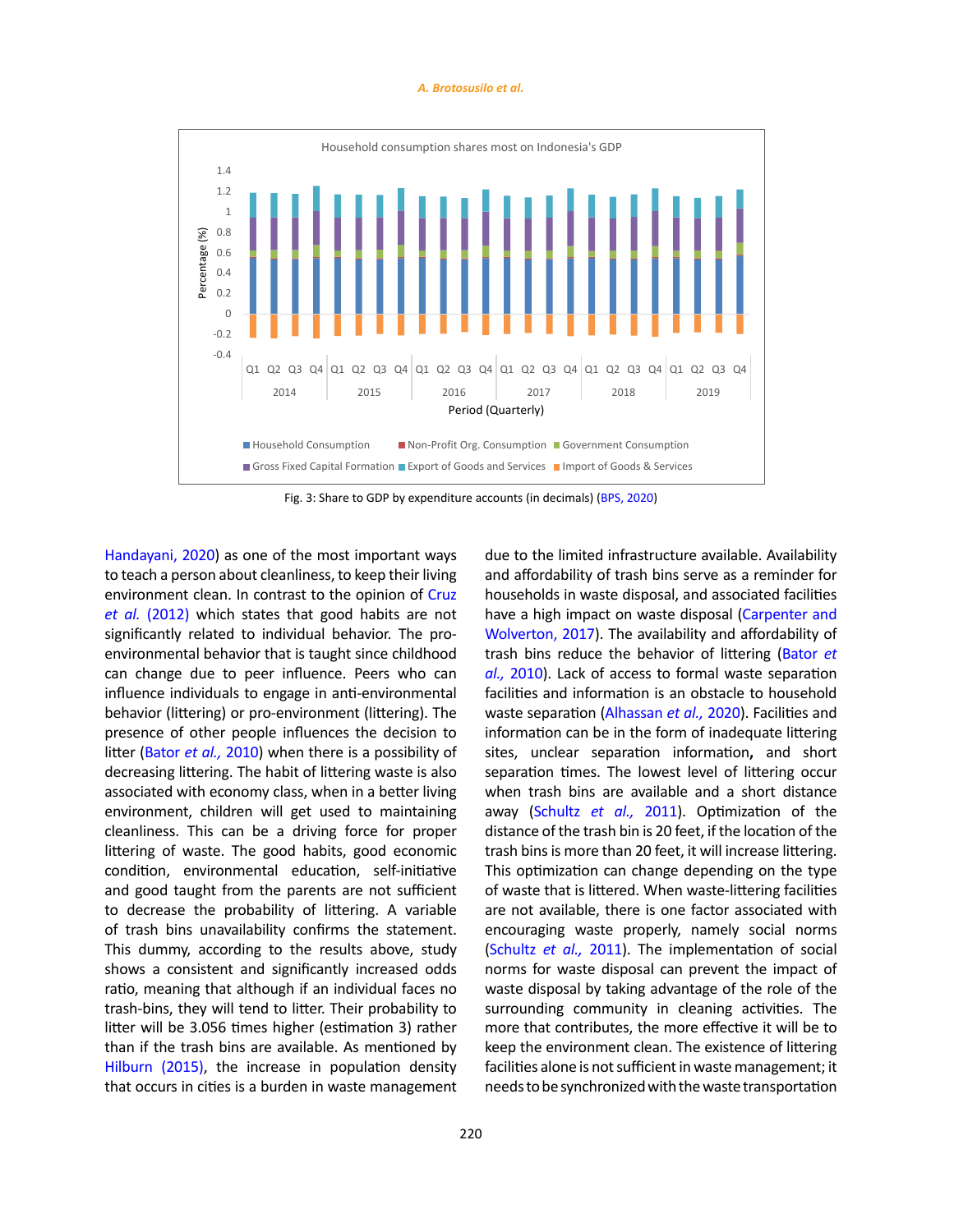performance. Waste collection services influence the behavior of littering [\(Hilburn, 2015\).](#page-14-0) When the household has littered waste in the trash bins, but the cleaning service authorities do not transport it on time, it can have an impact on the reluctance of households to a litter of waste in its place [\(Adzawla](#page-14-0) *et al.,* [2019](#page-14-0)). This can increase household perceptions about the ineffectiveness of littering of waste properly. Negates the benefits of correct waste collection and reduces household motivation from collecting waste. For this reason, the accuracy of transporting waste from the trash bins is also necessary so that there is no excessive accumulation of waste in the trash bins. There must be control of waste transportation by related officers in a timely and orderly manner. Availability and affordability of waste littering facilities are less effective when there is a high and diverse density of waste littering. Cleaning or transporting waste is less effective if the waste input is higher than the capacity of the available facilities [\(Carpenter and Wolverton,](#page-14-0)  [2017](#page-14-0)). The frequency of waste collection, the mode of transportation**,** and the distance to waste collection affect the choice of household waste management (Rai *[et al.,](#page-14-0)* 2019). Waste management through waste sorting must also be the concern of the relevant government. Efforts made by households to sort waste but are not supported by officers to make the same efforts will make households reluctant to separate waste again ([Alhassan](#page-14-0) *et al.,* 2020). Trash cans classified as inorganic and organic can motivate the community to separate. Otherwise, when officers only mix the waste directly into the garbage truck, it may reduce the motivation for trash separation done by households. Environmental educations are suggested through formal education and family education must be the main primary methods to improve waste management. Effective waste management through sophisticated infrastructures is an enabler for the people who are already aware of the importance of waste handling. Otherwise, if people do not have enough awareness, the problem would persist since the main key drivers of waste management improvements are the people themselves. Environmental educations were found which might face some socio-economic challenges where environmental education through formal entities and families will only be effective on people who had enough income and a certain education level. In the other words, waste management on poor or low-economic class agglomerates can't be done

solemnly without welfare improvement first.

# **CONCLUSION**

This study was built by lack of people's awareness regarding waste littering that most people dispose of waste by burning it.The resultshows severalimportant pieces of evidence from citizens in some big cities in Indonesia such as Jakarta, Jambi, Muaro Jambi, Ambon, Padang, Surabaya, and Tasikmalaya during 2019-2021. Good habit (for not littering) since childhood is a supporting factor to decrease littering behavior. A person who implemented littering waste in the right place as a habit since childhood tends to not litter. To build this habit, then formal and informal education is needed. Formal and informal education on keeping the environment clean and self-initiative in environmental caring was found to decrease the likelihood of littering. Formal education taken by the respondents isn't enough to explain the key variables affecting the probability of littering. Informal education is needed and has more impact on the building of citizen's awareness. A person with self-initiative on environmental caring will not litter in incorrect places. Good economic status and condition will be followed by good behavior to not littering a waste. The place where citizens interact and growing was also the factor found that may affect citizen awareness of environmental issues. This is as reflected in the findings that districts with better economic status will tend to be cleaner than the district where less expenditure has per capita. However, good endowments on educational variables and habits are not sufficient to reduce littering if the facilities do not meet the demand. The availability of a trash bin (or littering site) is critical since its unavailability can increase the probability of littering behavior. Therefore, building citizens' awareness should be altogether with building supportive infrastructures accompanied by simultaneous education either formal or informal. From these findings, there is still a question that arises, what type of informal education is preferred and gives more impact to Indonesian citizens on builds they are awareness? This can be a recommendation for future studies.

### **AUTHOR CONTRIBUTIONS**

A. Brotosusilo and D. Utari performed conceptualization, methodology, and literature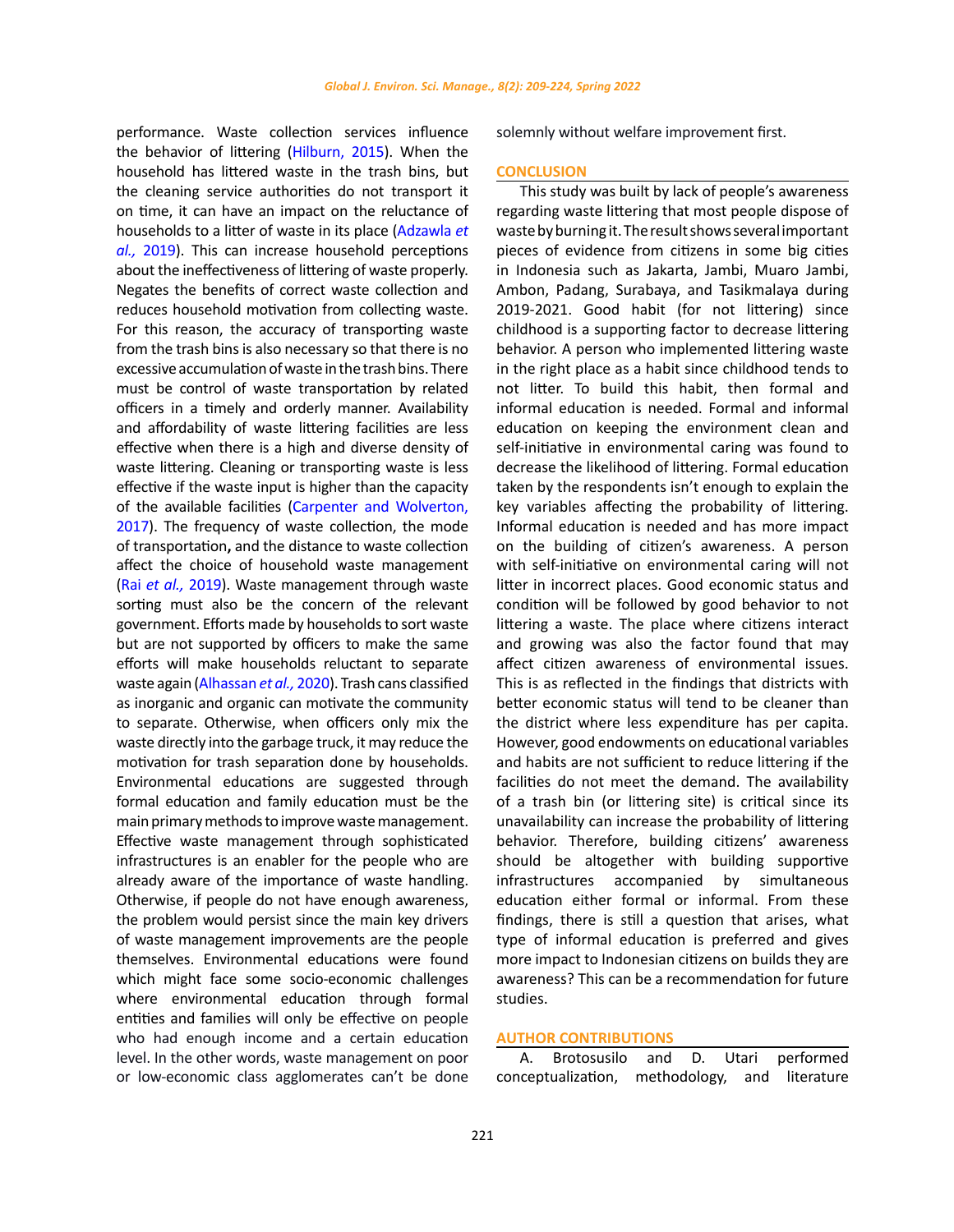review. H.A. Negoro performed the validation and formal analysis. A. Firdaus performed review, editing, and visualization. R.A. Velentina performed project administration. All authors have read and agreed to the published version of the manuscript.

# **ACKNOWLEDGEMENT**

This study was funded by KEMENTERIAN RISET DAN TEKNOLOGI/BADAN RISET DAN INOVASI NASIONAL, grant number 8/E1/KP.PTNBH/2021 and grant number [NKB-067/UN2.RST/HKP.05.00/2021] Research and Development (Risbang), Universitas Indonesia. This research under supervision and technical assistance from Cluster of Interaction, Community Engagement and Social Environment, School of Environmental Science, Universitas Indonesia.

# **CONFLICT OF INTEREST**

The authors declare no potential conflict of interest regarding the publication of this work. In addition, the ethical issues including plagiarism, informed consent, misconduct, data fabrication and, or falsification, double publication and, or submission, and redundancy have been completely witnessed by the authors.

# **OPEN ACCESS**

This article is licensed under a Creative Commons Attribution 4.0 International License, which permits use, sharing, adaptation, distribution and reproduction in any medium or format, as long as you give appropriate credit to the original author(s) and the source, provide a link to the Creative Commons license, and indicate if changes were made. The images or other third-party material in this article are included in the article's Creative Commons license, unless indicated otherwise in a credit line to the material. If material is not included in the article's Creative Commons license and your intended use is not permitted by statutory regulation or exceeds the permitted use, you will need to obtain permission directly from the copyright holder. To view a copy of this license, visit: <http://creativecommons.org/licenses/by/4.0/>

### **PUBLISHER'S NOTE**

GJESM Publisher remains neutral with regard to jurisdictional claims in published maps and institutional afflictions.

# **ABBREVIATIONS**

| ∗                          | p<0.1                                                                         |
|----------------------------|-------------------------------------------------------------------------------|
| $**$                       | p<0.05                                                                        |
| ***                        | p<0.01                                                                        |
|                            | Calculated probability of littering                                           |
| е                          | Exponential number                                                            |
| $\beta_0 - \beta_7$        | Coefficient parameters                                                        |
| $X_{i}$                    | Education level (years)                                                       |
| Х,                         | Dummy if respondent educated<br>enough to keep the environment<br>$(1 = Yes)$ |
| $X_{3}$                    | Dummy if respondent has self-<br>initiative to keep clean (1=Yes)             |
| $X_{\scriptscriptstyle A}$ | Dummy if respondent has good habit<br>(not to litter) since childhood (1=Yes) |
| $X_{\varsigma}$            | Dummy of trash bin unavailability<br>(1=Unavailable)                          |
| $X_{\epsilon}$             | Dummy if respondent is taught not to<br>litter since childhood (1=Yes)        |
| $X_{7}$                    | Dummy of Provinces                                                            |
| $\mathcal E$               | Error terms                                                                   |
| \$                         | Dollar                                                                        |
| 3R                         | Reduce, reuse, and recycle                                                    |
| ASEAN                      | Association of Southeast Asian<br>Nations                                     |
| BPS                        | Statistics Indonesia                                                          |
| Est                        | Estimation                                                                    |
| FDS                        | Final disposal site                                                           |
| Freq                       | Frequency                                                                     |
| GDP                        | <b>Gross Domestic Product</b>                                                 |
| HtH                        | House to house                                                                |
| INF                        | Informal waste collector                                                      |
| Orq                        | Organization                                                                  |
| Prob                       | Probability                                                                   |
| R                          | Correlation coefficient                                                       |
| SDGs                       | Sustainable Development Goals                                                 |
| S.D.                       | Standard deviation                                                            |
| <b>TPA</b>                 | Final processing site                                                         |
| USD                        | United states dollar                                                          |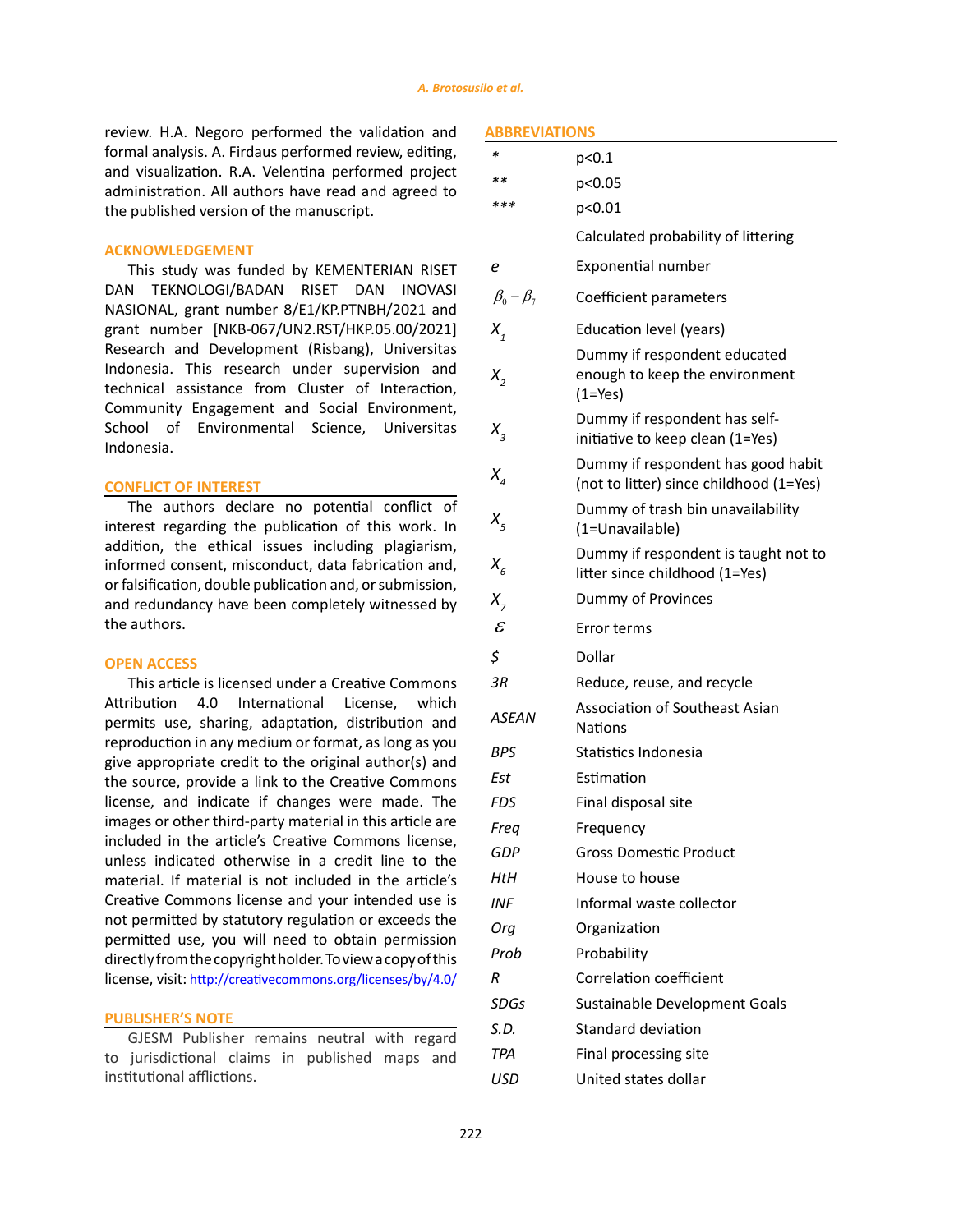#### <span id="page-14-0"></span>**REFERENCES**

- [Adzawla, W.; Tahidu, A.; Mustapha, S.; Azumah, S.B., \(2019\).](https://journals.sagepub.com/doi/full/10.1177/0734242X18817717)  [Do socioeconomic factors influence households' solid waste](https://journals.sagepub.com/doi/full/10.1177/0734242X18817717)  [disposal systems? Evidence from Ghana. Waste Manage. Res.,](https://journals.sagepub.com/doi/full/10.1177/0734242X18817717)  [37\(1\): 51–57](https://journals.sagepub.com/doi/full/10.1177/0734242X18817717) **(7 pages).**
- [Alessa, L.; Bennett, S.M.; Kliskey, A.D., \(2003\). Effects of knowledge,](https://www.sciencedirect.com/science/article/pii/S0301479703000689)  [personal attribution and perception of ecosystem health on](https://www.sciencedirect.com/science/article/pii/S0301479703000689)  [depreciative behaviors in the intertidal zone of Pacific Rim](https://www.sciencedirect.com/science/article/pii/S0301479703000689)  [National Park and Reserve. J. Environ. Manage., 68\(2\): 207–218](https://www.sciencedirect.com/science/article/pii/S0301479703000689)  **[\(12 pages\).](https://www.sciencedirect.com/science/article/pii/S0301479703000689)**
- [Alexander, C.; Smaje, C.; Timlett, R.; Williams, I., \(2009\). Improving](https://www.icevirtuallibrary.com/doi/10.1680/warm.2009.162.1.15)  [social technologies for recycling. Proc. ICE-Waste Res. Manage.,](https://www.icevirtuallibrary.com/doi/10.1680/warm.2009.162.1.15)  [162\(1\): 15–28](https://www.icevirtuallibrary.com/doi/10.1680/warm.2009.162.1.15) **(14 pages).**
- [Alhassan, H.; Kwakwa, P.; Owusu-Sekere, E., \(2020\). Households'](https://www.sciencedirect.com/science/article/pii/S0301479719317736)  [source separation behaviour and solid waste disposal options in](https://www.sciencedirect.com/science/article/pii/S0301479719317736)  [Ghana's Millennium City. J. Environ. Manage., 259: 110055](https://www.sciencedirect.com/science/article/pii/S0301479719317736) **(10 [pages\).](https://www.sciencedirect.com/science/article/pii/S0301479719317736)**
- [Alhassan, M.; Muhammad, J., \(2013\). Households' demand](http://www.ccsenet.org/journal/index.php/jsd/article/view/29592)  [for better solid waste disposal services: case study of four](http://www.ccsenet.org/journal/index.php/jsd/article/view/29592)  [communities in the New Juaben Municipality, Ghana. J.](http://www.ccsenet.org/journal/index.php/jsd/article/view/29592)  [Sustainable Dev., 6: 16–25](http://www.ccsenet.org/journal/index.php/jsd/article/view/29592) **(10 pages).**
- [Al-Khatib, I.A.; Aafat, H.A.; Daoud, R.; Shwahneh, H., \(2009\).](https://pubmed.ncbi.nlm.nih.gov/18397822/)  [Enhanced solid waste management by understanding the effects](https://pubmed.ncbi.nlm.nih.gov/18397822/)  [of gender, income, marital status, and religious convictions on](https://pubmed.ncbi.nlm.nih.gov/18397822/)  [attitudes and practices related to street littering in Nablus –](https://pubmed.ncbi.nlm.nih.gov/18397822/)  [Palestinian territory. Waste Manage., 29: 449–455](https://pubmed.ncbi.nlm.nih.gov/18397822/) **(7 pages).**
- [Azizi, A.; Malakmohamadi, B.; Jafari, H.R. \(2016\). Land use and](https://www.gjesm.net/article_19162.html)  [land cover spatiotemporal dynamic pattern and predicting](https://www.gjesm.net/article_19162.html)  [changes using integrated CA-Markov model. Global J. Environ.](https://www.gjesm.net/article_19162.html)  [Sci. Manage. 2\(3\): 223-234](https://www.gjesm.net/article_19162.html) **(12 pages).**
- [Bahri, R.; Rachmaniyah; Darjati, \(2020\). Evaluation of Waste](https://scholarhub.ui.ac.id/jessd/vol3/iss1/9/)  [Management Facilities Through Land-Based Marine Litter](https://scholarhub.ui.ac.id/jessd/vol3/iss1/9/)  [Data: Case Study of Kenjeran Beach, Surabaya. J. Environ. Sci.](https://scholarhub.ui.ac.id/jessd/vol3/iss1/9/)  [Sustainable Dev., 3\(1\): 156–176](https://scholarhub.ui.ac.id/jessd/vol3/iss1/9/) **(21 pages).**
- [Bamberg, S.; Moser, G., \(2007\). Twenty years after Hines,](https://www.sciencedirect.com/science/article/pii/S0272494406000909)  [Hungerford, and Tomera: A new meta-analysis of psycho](https://www.sciencedirect.com/science/article/pii/S0272494406000909)[social determinants of pro-environmental behavior. J. Environ.](https://www.sciencedirect.com/science/article/pii/S0272494406000909)  [Psychol., 27: 14–25](https://www.sciencedirect.com/science/article/pii/S0272494406000909) **(12 pages).**
- [Bator, R.J.; Bryan, A.D.; Schultz, P.W., \(2010\). Who gives a hoot?](https://journals.sagepub.com/doi/10.1177/0013916509356884)  [Intercept surveys of litterers and disposers. Environ. Behav., 43:](https://journals.sagepub.com/doi/10.1177/0013916509356884)  295 **[\(21 pages\).](https://journals.sagepub.com/doi/10.1177/0013916509356884)**
- [Brotosusilo, A.; Handayani, D., \(2020\). Dataset on waste](https://www.sciencedirect.com/science/article/pii/S2352340920309471)  [management behaviors of urban citizens in large cities of](https://www.sciencedirect.com/science/article/pii/S2352340920309471)  [Indonesia. Data Brief, 32: 106053](https://www.sciencedirect.com/science/article/pii/S2352340920309471) **(11 pages).**
- [BPS, \(2020\). Statistical yearbook of Indonesia 2020, BPS.](https://www.bps.go.id/publication/2020/04/29/e9011b3155d45d70823c141f/statistik-indonesia-2020.html)
- [Carpenter, E.; Wolverton, S., \(2017\). Plastic litter in streams: The](https://www.sciencedirect.com/science/article/pii/S0143622816305549)  [behavioral archaeology of a pervasive environmental problem.](https://www.sciencedirect.com/science/article/pii/S0143622816305549)  [Appl. Geog., 84: 93–101](https://www.sciencedirect.com/science/article/pii/S0143622816305549) **(9 pages).**
- [Cialdini, R.; Reno, R.; Kallgren, C., \(1990\). A focus theory of](https://psycnet.apa.org/record/1990-30919-001)  [normative conduct: Resysling the concept of norms to reduce](https://psycnet.apa.org/record/1990-30919-001)  [littering in public place. J. Personality Social Psychol., 58\(6\):](https://psycnet.apa.org/record/1990-30919-001)  [1015–1026](https://psycnet.apa.org/record/1990-30919-001) **(12 pages).**
- [Cruz, J.E.; Emery, R.E.; Turkheimer, E., \(2012\). Peer network](https://pubmed.ncbi.nlm.nih.gov/22390657/)  [drinking predicts increased alcohol use from adolescence](https://pubmed.ncbi.nlm.nih.gov/22390657/)  [to early adulthood after controlling for genetic and shared](https://pubmed.ncbi.nlm.nih.gov/22390657/)  [environmental selection. Dev. Psychol., 48\(5\): 1390–1402](https://pubmed.ncbi.nlm.nih.gov/22390657/) **(13 [pages\).](https://pubmed.ncbi.nlm.nih.gov/22390657/)**
- [Cuc, M.C., \(2014\). The influence of media on formal and informal](https://www.sciencedirect.com/science/article/pii/S1877042814042876)  [education. Proc. Social Behav. Sci., 143: 68–72](https://www.sciencedirect.com/science/article/pii/S1877042814042876) **(5 pages).**
- [Dodds, R.; Holmes, M.R., \(2018\). Education and certification for](https://www.sciencedirect.com/science/article/pii/S0964569117305379) [beach management: Is there a difference between residents](https://www.sciencedirect.com/science/article/pii/S0964569117305379) [versus visitors? Ocean Coastal Manage., 160: 124–132](https://www.sciencedirect.com/science/article/pii/S0964569117305379) **(9 pages).**
- [Eastman, L.; Nunez, P.; Crettier, B.; Thiel, M., \(2013\). Identification](https://www.sciencedirect.com/science/article/abs/pii/S096456911300046X) [of self-reported user behavior, education level, and preferences](https://www.sciencedirect.com/science/article/abs/pii/S096456911300046X) [to reduce littering on beaches. A survey from the SE Pacific.](https://www.sciencedirect.com/science/article/abs/pii/S096456911300046X) [Ocean Coastal Manage., 78: 18–24](https://www.sciencedirect.com/science/article/abs/pii/S096456911300046X) **(7 pages).**
- [Finnie, W.C., \(1973\). Field experiments in litter control. Environ.](https://journals.sagepub.com/doi/10.1177/001391657300500201) [Behav., 5\(2\): 123–144](https://journals.sagepub.com/doi/10.1177/001391657300500201) **(22 pages).**
- [Folke, C.; Gunderson, L., \(2002\). A kaleidoscope of change. Conserv.](https://www.ecologyandsociety.org/issues/article.php/359) [Ecol., 6\(1\): 19:](https://www.ecologyandsociety.org/issues/article.php/359) **(7 pages).**
- [Fraj, E.; Marinez, E., \(2006\). Influence of personality on ecological](https://onlinelibrary.wiley.com/doi/abs/10.1002/cb.169) [consumer behavior. J. Consum. Behav., 5: 167–181](https://onlinelibrary.wiley.com/doi/abs/10.1002/cb.169) **(15 pages).**
- [Fransson, N.; Garling, T., \(1999\). Environmental concern:](https://www.sciencedirect.com/science/article/pii/S027249449990141X) [Conceptual definitions, measurement methods, and research](https://www.sciencedirect.com/science/article/pii/S027249449990141X) [findings. J. Environ. Psychol., 19: 369–382](https://www.sciencedirect.com/science/article/pii/S027249449990141X) **(14 pages).**
- [Gunderson, K.; Barns, C.V.; Hendricks, W.W.; McAvoy, L.H., \(2000\).](https://www.fs.usda.gov/treesearch/pubs/22034) [Wilderness education: An updated review of the literature and](https://www.fs.usda.gov/treesearch/pubs/22034) [new directions for research and practice. USDA For. Serv. Proc.,](https://www.fs.usda.gov/treesearch/pubs/22034) [4: 253–259](https://www.fs.usda.gov/treesearch/pubs/22034) **(7 pages).**
- [Hilburn, A.M., \(2015\). At home or to the dump? Household garbage](https://www.jstor.org/stable/43964612) [management and the trajectories of waste in a Rural Mexican](https://www.jstor.org/stable/43964612) [Municipio. J. Latin Am. Geog., 14\(2\): 29–52](https://www.jstor.org/stable/43964612) **(24 pages).**
- [Hoomweg, D.; Bhada-Tata, P., \(2012\). What a waste: A global](https://openknowledge.worldbank.org/handle/10986/17388) [review of solid waste management. Urban development series,](https://openknowledge.worldbank.org/handle/10986/17388) [knowledge papers, No. 15. World Bank, Washington, DC.](https://openknowledge.worldbank.org/handle/10986/17388)
- [Jefferson, M., \(2019\). Whither plastics? Petrochemicals, plastics](https://www.sciencedirect.com/science/article/pii/S2214629619303172) [and sustainability in a garbage-riddled world. Energy Res. Soc.](https://www.sciencedirect.com/science/article/pii/S2214629619303172) [Sci., 56: 101229](https://www.sciencedirect.com/science/article/pii/S2214629619303172) **(8 pages).**
- [Kedzierski, M.; Frere, D.; Le maguer, G.; Bruzaud, S., \(2020\). Why is](https://www.sciencedirect.com/science/article/pii/S0048969720335051) [there plastic packaging in the natural environment? Understanding](https://www.sciencedirect.com/science/article/pii/S0048969720335051) [the roots of our individual plastic waste management behaviours.](https://www.sciencedirect.com/science/article/pii/S0048969720335051) [Sci. Total Environ., 740: 139985](https://www.sciencedirect.com/science/article/pii/S0048969720335051) **(9 pages).**
- [Keizer, K.; Lindenberg, S.; Steg, L., \(2013\). The importance of](https://www.ncbi.nlm.nih.gov/pmc/articles/PMC3673976/) [demonstratively restoring order. Plos One, 8\(6\): e65137](https://www.ncbi.nlm.nih.gov/pmc/articles/PMC3673976/) **(7 [pages\).](https://www.ncbi.nlm.nih.gov/pmc/articles/PMC3673976/)**
- [Kollmus, A.; Agemyeman, J., \(2002\). Mind the gap: Why do](https://www.tandfonline.com/doi/abs/10.1080/13504620220145401) [people act environmentally and what are the barriers to](https://www.tandfonline.com/doi/abs/10.1080/13504620220145401) [proenvironmental behavior? Environ. Edu. Res., 8\(3\): 239–260](https://www.tandfonline.com/doi/abs/10.1080/13504620220145401) **[\(22 pages\).](https://www.tandfonline.com/doi/abs/10.1080/13504620220145401)**
- [Kompas, \(2020\). Indonesia Hasilkan 64 Juta Ton Sampah, Bisakah](https://www.kompas.com/sains/read/2020/12/18/070200023/indonesia-hasilkan-64-juta-ton-sampah-bisakah-kapasitas-pengelolaan?page=all) [Kapasitas Pengelolaan Tercapai Tahun 2025? \(Indonesia](https://www.kompas.com/sains/read/2020/12/18/070200023/indonesia-hasilkan-64-juta-ton-sampah-bisakah-kapasitas-pengelolaan?page=all) [Produces 64 Million Tons of Waste, Can Management Capacity](https://www.kompas.com/sains/read/2020/12/18/070200023/indonesia-hasilkan-64-juta-ton-sampah-bisakah-kapasitas-pengelolaan?page=all) [Be Reached By 2025?\).](https://www.kompas.com/sains/read/2020/12/18/070200023/indonesia-hasilkan-64-juta-ton-sampah-bisakah-kapasitas-pengelolaan?page=all)
- [Kumara, A.S.; Pallegedara, A., \(2020\). Household waste disposal](https://www.sciencedirect.com/science/article/pii/S0956053X20303378) [mechanisms in Sri Lanka: Nation-wide survey evidence for their](https://www.sciencedirect.com/science/article/pii/S0956053X20303378) [trends and determinants. Waste Manage., 114\(1\): 62–71](https://www.sciencedirect.com/science/article/pii/S0956053X20303378) **(10 [pages\).](https://www.sciencedirect.com/science/article/pii/S0956053X20303378)**
- [Leonidou, L.; Coudounaris, D.N.; Kvasova, O.; Christodoulides, P.,](https://onlinelibrary.wiley.com/doi/abs/10.1002/mar.20806) [\(2015\). Drivers and outcomes of green tourist attitudes and](https://onlinelibrary.wiley.com/doi/abs/10.1002/mar.20806) [behavior: Sociodemographic moderating effect. Physchol.](https://onlinelibrary.wiley.com/doi/abs/10.1002/mar.20806) [Marketing, 32\(6\): 635–650](https://onlinelibrary.wiley.com/doi/abs/10.1002/mar.20806) **(16 pages).**
- [Maki, A.; Raimi, K.T., \(2016\). Environmental peer persuasion:](https://www.sciencedirect.com/science/article/pii/S0272494416301062) [How moral exporting and belief superiority relate to efforts to](https://www.sciencedirect.com/science/article/pii/S0272494416301062) [influence others. J. Environ. Psychol., 49: 18–29](https://www.sciencedirect.com/science/article/pii/S0272494416301062) **(12 pages).**
- [Mcllgorm, A.; Campbell, H.; Rule, M., \(2011\). The economic cost](https://www.sciencedirect.com/science/article/pii/S0964569111000688) [and control of marine debris damage in the Asia-Pacific region.](https://www.sciencedirect.com/science/article/pii/S0964569111000688) [Ocean Coastal Manage., 54: 643–651](https://www.sciencedirect.com/science/article/pii/S0964569111000688) **(9 pages).**
- [McNicholas, G.; Cotton, M., \(2019\). Stakeholder perceptions of](https://www.sciencedirect.com/science/article/pii/S0921800918315088)